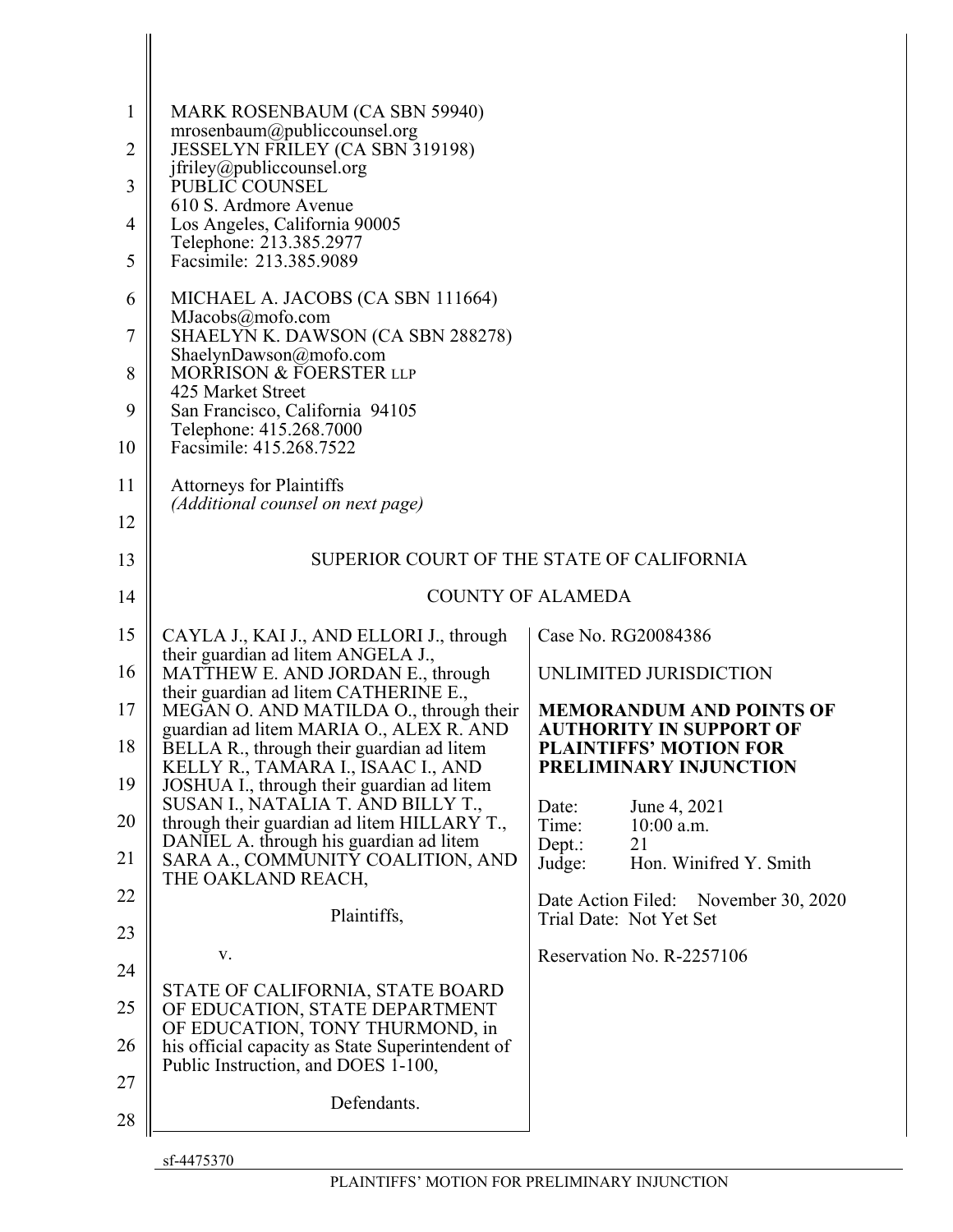| YLi@mofo.com<br>$\overline{\mathbf{3}}$<br><b>MORRISON &amp; FOERSTER LLP</b><br>755 PAGE MILL ROAD<br>Palo Alto, California 94304<br>4<br>Telephone: 650.813.5600<br>5<br>Facsimile: 650.494.0792<br>PURVI G. PATEL (CA SBN 270702)<br>6<br>PPatel@mofo.com<br>VIRGINIA M. CHOI (CA SBN 294659)<br>$\boldsymbol{7}$<br>VChoi@mofo.com<br>$\,$ $\,$<br>MORRISON & FOERSTER LLP<br>707 Wilshire Boulevard, Suite 6000<br>9<br>Los Angeles, California 90017<br>Telephone: 213.892.5200<br>Facsimile: 213.892.5454<br>10<br>11<br><b>Attorneys for Plaintiffs</b><br>12<br>13<br>14<br>15<br>16<br>17<br>18<br>19<br>20<br>21<br>22<br>23<br>24<br>25<br>26<br>27<br>28<br>$\overline{2}$<br>sf-4475370 | $\mathbf{1}$   | ERIK J. OLSON (CA SBN 175815)<br>EJOlson@mofo.com |
|-------------------------------------------------------------------------------------------------------------------------------------------------------------------------------------------------------------------------------------------------------------------------------------------------------------------------------------------------------------------------------------------------------------------------------------------------------------------------------------------------------------------------------------------------------------------------------------------------------------------------------------------------------------------------------------------------------|----------------|---------------------------------------------------|
|                                                                                                                                                                                                                                                                                                                                                                                                                                                                                                                                                                                                                                                                                                       | $\overline{2}$ | <b>YUE LI (CA SBN 287280)</b>                     |
|                                                                                                                                                                                                                                                                                                                                                                                                                                                                                                                                                                                                                                                                                                       |                |                                                   |
|                                                                                                                                                                                                                                                                                                                                                                                                                                                                                                                                                                                                                                                                                                       |                |                                                   |
|                                                                                                                                                                                                                                                                                                                                                                                                                                                                                                                                                                                                                                                                                                       |                |                                                   |
|                                                                                                                                                                                                                                                                                                                                                                                                                                                                                                                                                                                                                                                                                                       |                |                                                   |
|                                                                                                                                                                                                                                                                                                                                                                                                                                                                                                                                                                                                                                                                                                       |                |                                                   |
|                                                                                                                                                                                                                                                                                                                                                                                                                                                                                                                                                                                                                                                                                                       |                |                                                   |
|                                                                                                                                                                                                                                                                                                                                                                                                                                                                                                                                                                                                                                                                                                       |                |                                                   |
|                                                                                                                                                                                                                                                                                                                                                                                                                                                                                                                                                                                                                                                                                                       |                |                                                   |
|                                                                                                                                                                                                                                                                                                                                                                                                                                                                                                                                                                                                                                                                                                       |                |                                                   |
|                                                                                                                                                                                                                                                                                                                                                                                                                                                                                                                                                                                                                                                                                                       |                |                                                   |
|                                                                                                                                                                                                                                                                                                                                                                                                                                                                                                                                                                                                                                                                                                       |                |                                                   |
|                                                                                                                                                                                                                                                                                                                                                                                                                                                                                                                                                                                                                                                                                                       |                |                                                   |
|                                                                                                                                                                                                                                                                                                                                                                                                                                                                                                                                                                                                                                                                                                       |                |                                                   |
|                                                                                                                                                                                                                                                                                                                                                                                                                                                                                                                                                                                                                                                                                                       |                |                                                   |
|                                                                                                                                                                                                                                                                                                                                                                                                                                                                                                                                                                                                                                                                                                       |                |                                                   |
|                                                                                                                                                                                                                                                                                                                                                                                                                                                                                                                                                                                                                                                                                                       |                |                                                   |
|                                                                                                                                                                                                                                                                                                                                                                                                                                                                                                                                                                                                                                                                                                       |                |                                                   |
|                                                                                                                                                                                                                                                                                                                                                                                                                                                                                                                                                                                                                                                                                                       |                |                                                   |
|                                                                                                                                                                                                                                                                                                                                                                                                                                                                                                                                                                                                                                                                                                       |                |                                                   |
|                                                                                                                                                                                                                                                                                                                                                                                                                                                                                                                                                                                                                                                                                                       |                |                                                   |
|                                                                                                                                                                                                                                                                                                                                                                                                                                                                                                                                                                                                                                                                                                       |                |                                                   |
|                                                                                                                                                                                                                                                                                                                                                                                                                                                                                                                                                                                                                                                                                                       |                |                                                   |
|                                                                                                                                                                                                                                                                                                                                                                                                                                                                                                                                                                                                                                                                                                       |                |                                                   |
|                                                                                                                                                                                                                                                                                                                                                                                                                                                                                                                                                                                                                                                                                                       |                |                                                   |
|                                                                                                                                                                                                                                                                                                                                                                                                                                                                                                                                                                                                                                                                                                       |                |                                                   |
|                                                                                                                                                                                                                                                                                                                                                                                                                                                                                                                                                                                                                                                                                                       |                |                                                   |
|                                                                                                                                                                                                                                                                                                                                                                                                                                                                                                                                                                                                                                                                                                       |                | PLAINTIFFS' MOTION FOR PRELIMINARY INJUNCTION     |

 $\begin{array}{c} \hline \end{array}$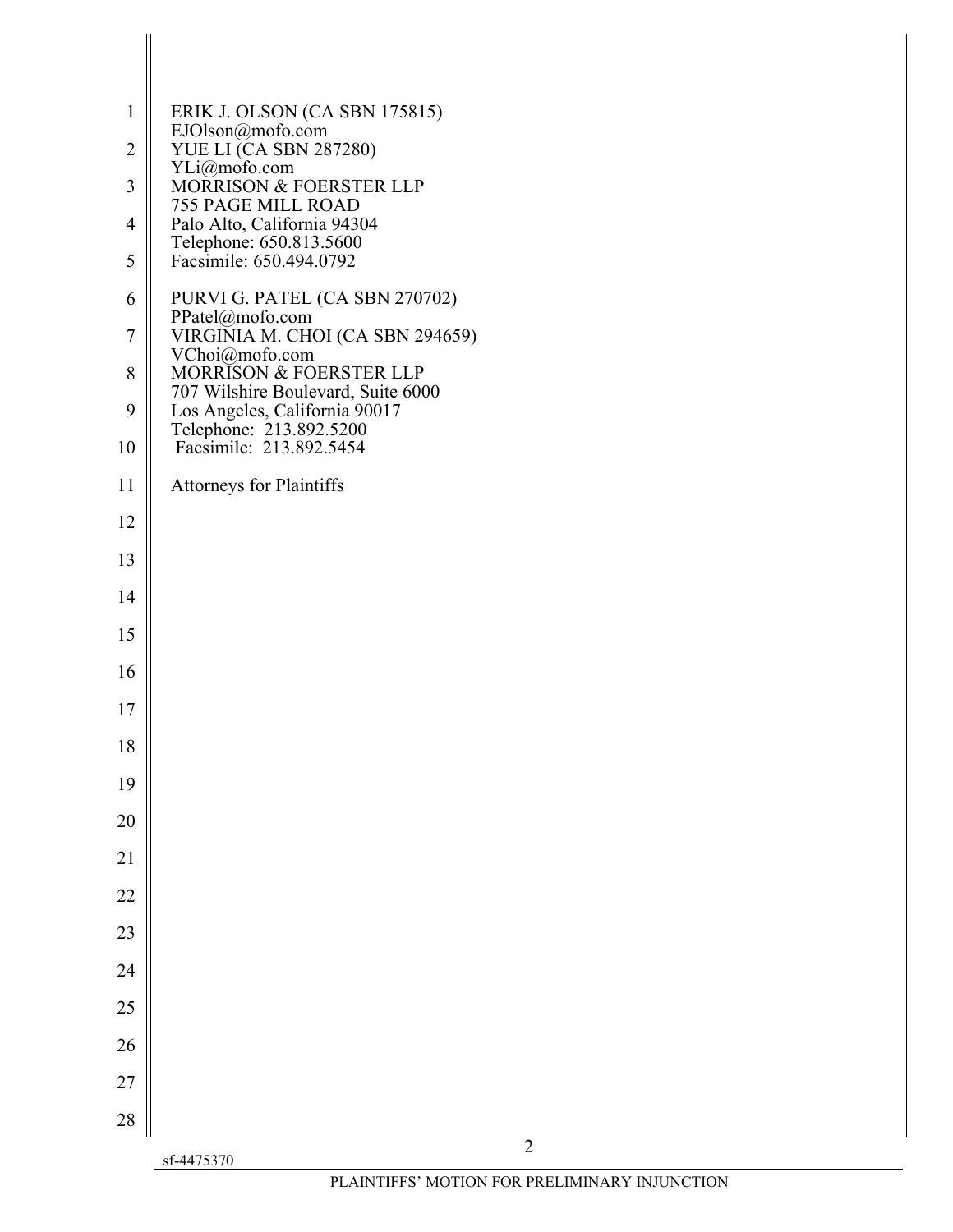| 2        |    |           |    |                |       |                                                                                                                              | Page |
|----------|----|-----------|----|----------------|-------|------------------------------------------------------------------------------------------------------------------------------|------|
| 3        | Ι. |           |    |                |       |                                                                                                                              |      |
| 4        |    | A.        |    |                |       | Underserved Students Face Profound Inequities Caused by the Digital                                                          |      |
| 5        |    |           | 1. |                |       |                                                                                                                              |      |
| 6        |    |           | 2. |                |       | Underserved Students Have Suffered Significantly More Learning                                                               |      |
| 7        |    |           |    | a.             |       | Underserved students suffer learning loss due to the digital<br>divide and other challenges associated with poverty 10       |      |
| 8        |    |           |    | $\mathbf{b}$ . |       | The State's failures have exacerbated preexisting inequities 10                                                              |      |
| 9        |    |           | 3. |                |       | The Students Most Affected by the Pandemic Do Not Have the                                                                   |      |
| 10       |    | <b>B.</b> |    |                |       | Individual Students' Experiences Illustrate the Ongoing Education Crisis 12                                                  |      |
| 11       |    | C.        |    |                |       | Despite Schools' "Reopening," Most Schools Include Remote Instruction 13                                                     |      |
| 12       |    | D.        |    |                |       | Where the State Failed, Community Organizations Have Sought to Offer                                                         |      |
| 13       |    | Ε.        |    |                |       | For Over a Year, the State Has Abdicated Its Constitutional Duties to                                                        |      |
| 14<br>15 |    |           | 1. |                |       | The State Has Not Ensured Oversight and Implementation of<br>Critical Standards Intended to Protect Underserved Students  14 |      |
| 16       |    |           | 2. |                |       | AB/SB 86 Fails to Ensure that Students Who Have Suffered<br>Substantial Learning Loss Receive Necessary Technological,       |      |
| 17       |    |           | 3. |                |       | California's Underserved Students Are Falling Further Behind 17                                                              |      |
| 18       |    |           | 4. |                |       | The State Continues to Abdicate Its Constitutional Duties 18                                                                 |      |
| 19       | Π. |           |    |                |       |                                                                                                                              |      |
| 20       | Ш. |           |    |                |       |                                                                                                                              |      |
|          |    | A.        |    |                |       |                                                                                                                              |      |
| 21       |    |           | 1. |                |       | Defendants Violate California Constitution's Equal Protection                                                                |      |
| 22       |    |           |    | a.             |       | Defendants' conduct has had a substantially disparate                                                                        |      |
| 23<br>24 |    |           |    |                | (i)   | The digital divide is causing de facto segregation in                                                                        |      |
| 25       |    |           |    |                | (ii)  | Underserved students are suffering significantly                                                                             |      |
| 26       |    |           |    |                | (iii) | The lack of mental health supports further                                                                                   |      |
| 27       |    |           |    | $\mathbf b$ .  |       | The education that underserved students are receiving falls                                                                  |      |
| 28       |    |           |    |                |       | 3                                                                                                                            |      |

 $\parallel$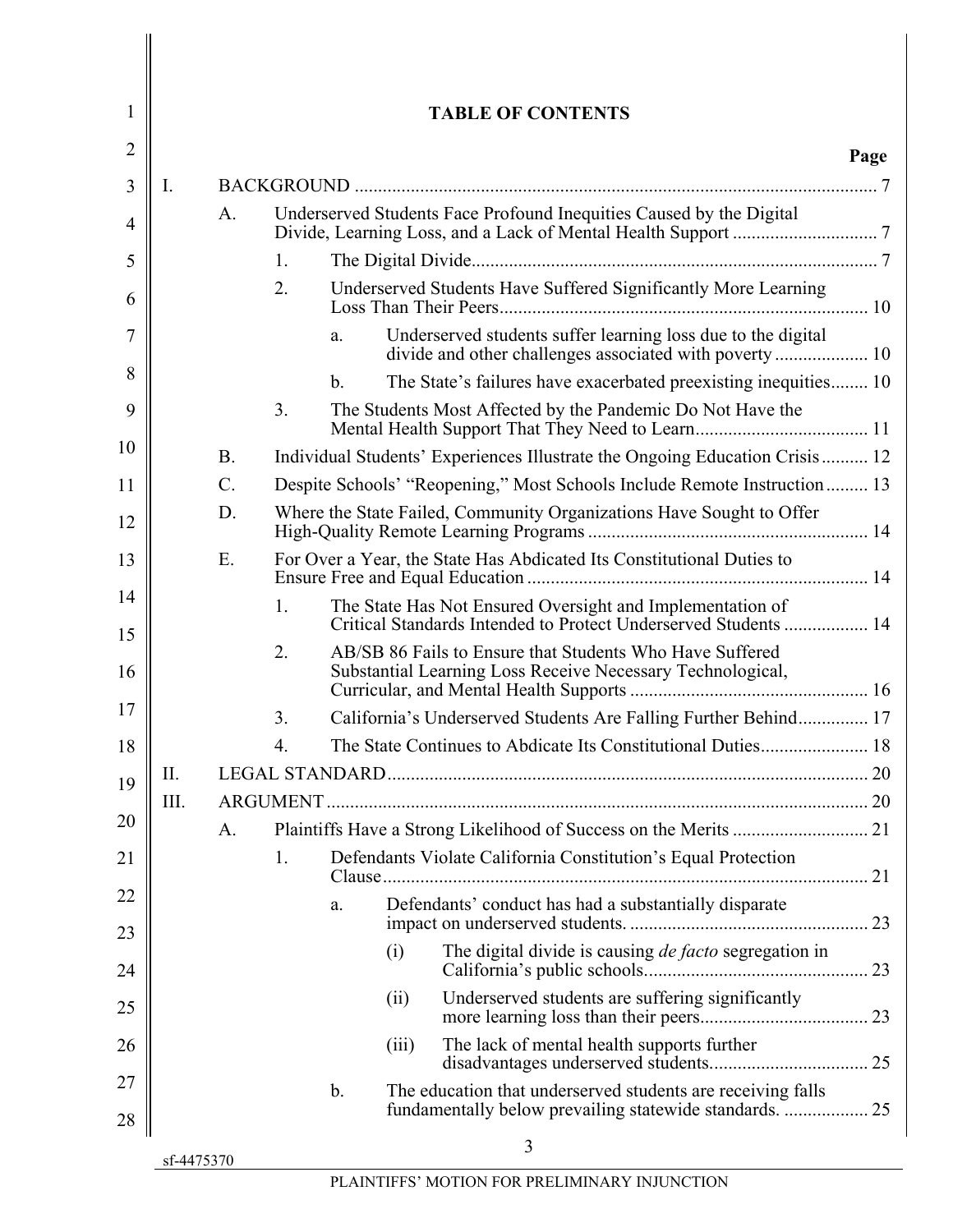| 1              |     | <b>TABLE OF CONTENTS</b>                                                     |      |
|----------------|-----|------------------------------------------------------------------------------|------|
| $\overline{2}$ |     | (continued)                                                                  | Page |
| 3              |     | Defendants cannot demonstrate a compelling reason for<br>$\mathbf{c}$ .      |      |
| 4              |     | Defendants Violate California Constitution's Free School<br>2.               |      |
| 5              |     |                                                                              |      |
| 6              |     | <b>B.</b><br>$\mathcal{C}$ .                                                 |      |
| 7              |     | D.                                                                           |      |
| 8              |     | Plaintiffs' Proposed Relief Is No Broader than Necessary and Minimizes<br>E. |      |
| 9              | IV. |                                                                              |      |
| 10             |     |                                                                              |      |
| 11             |     |                                                                              |      |
| 12             |     |                                                                              |      |
| 13             |     |                                                                              |      |
| 14             |     |                                                                              |      |
| 15             |     |                                                                              |      |
| 16             |     |                                                                              |      |
| 17             |     |                                                                              |      |
| 18             |     |                                                                              |      |
| 19             |     |                                                                              |      |
| 20             |     |                                                                              |      |
| 21             |     |                                                                              |      |
| $22\,$         |     |                                                                              |      |
| 23             |     |                                                                              |      |
| 24             |     |                                                                              |      |
| $25\,$         |     |                                                                              |      |
| 26             |     |                                                                              |      |
| $27\,$         |     |                                                                              |      |
| 28             |     |                                                                              |      |
|                |     | $\overline{4}$                                                               |      |

 $\parallel$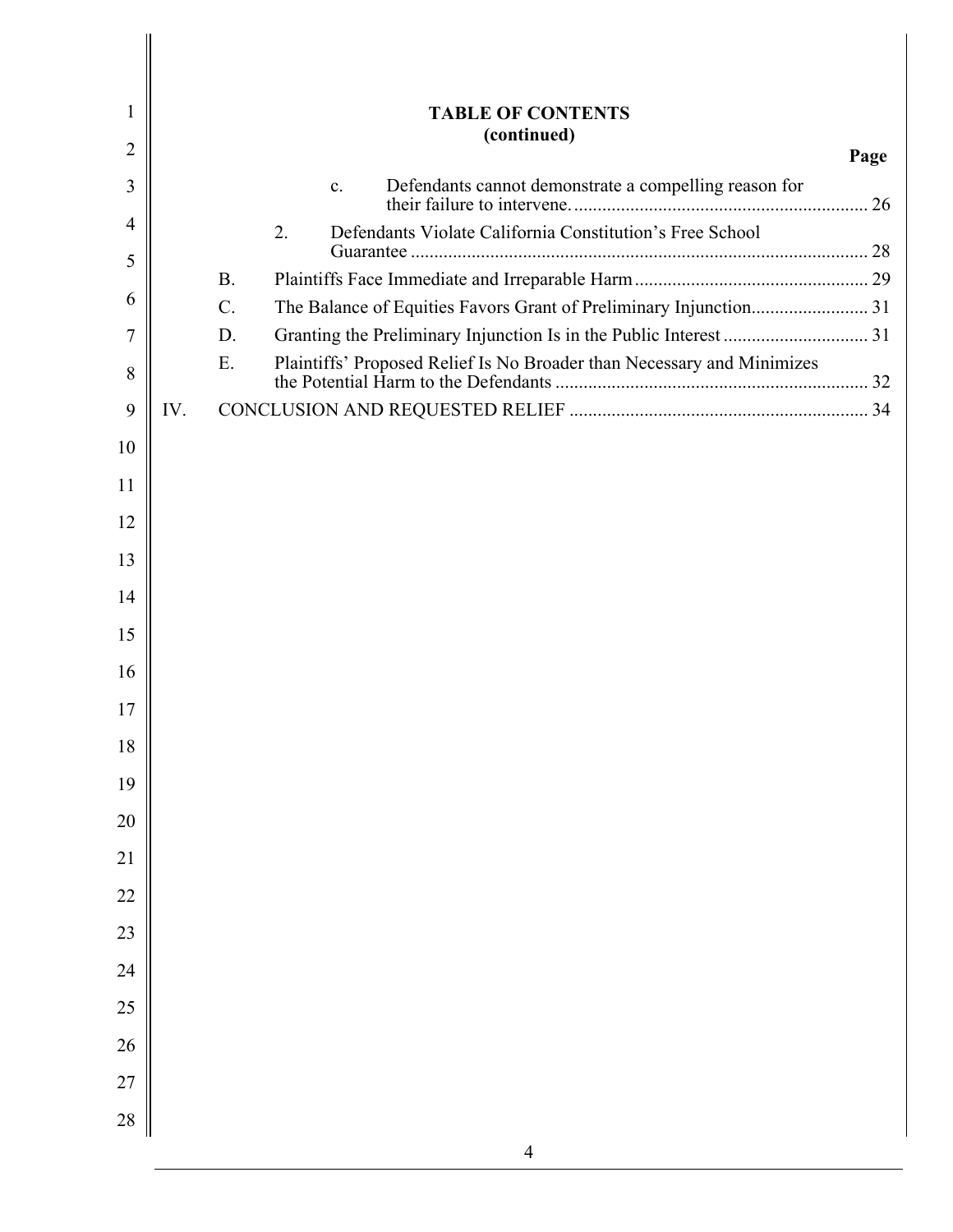# **TABLE OF AUTHORITIES**

 $\mathbf{1}$ 

| $\overline{2}$ | Page(s)<br><b>Cases</b>                       |
|----------------|-----------------------------------------------|
| 3              |                                               |
| $\overline{4}$ | Butt v. State of California,                  |
| 5              | Collins v. Thurmond,                          |
| 6              |                                               |
| $\overline{7}$ | Doe v. Albany Unified Sch. Dist.,             |
| 8              |                                               |
| 9              | Hartzell v. Connell,                          |
| 10             | Hector F. v. El Centro Elementary Sch. Dist., |
| 11             |                                               |
| 12             | O'Connell v. Super. Ct.,                      |
| 13             |                                               |
| 14             | People v. Uber Techs., Inc.,                  |
| 15             | Serrano v. Priest,                            |
| 16             |                                               |
| 17             | Serrano v. Priest,                            |
| 18             |                                               |
| 19             | <b>Statutes &amp; Other Authorities</b>       |
| 20             | Cal. Educ. Code                               |
|                |                                               |
| 21             |                                               |
| 22             |                                               |
| 23             |                                               |
| 24             |                                               |
| 25             |                                               |
| 26             |                                               |
| 27             |                                               |
| 28             |                                               |
|                | $\mathfrak{S}$<br>sf-4475370                  |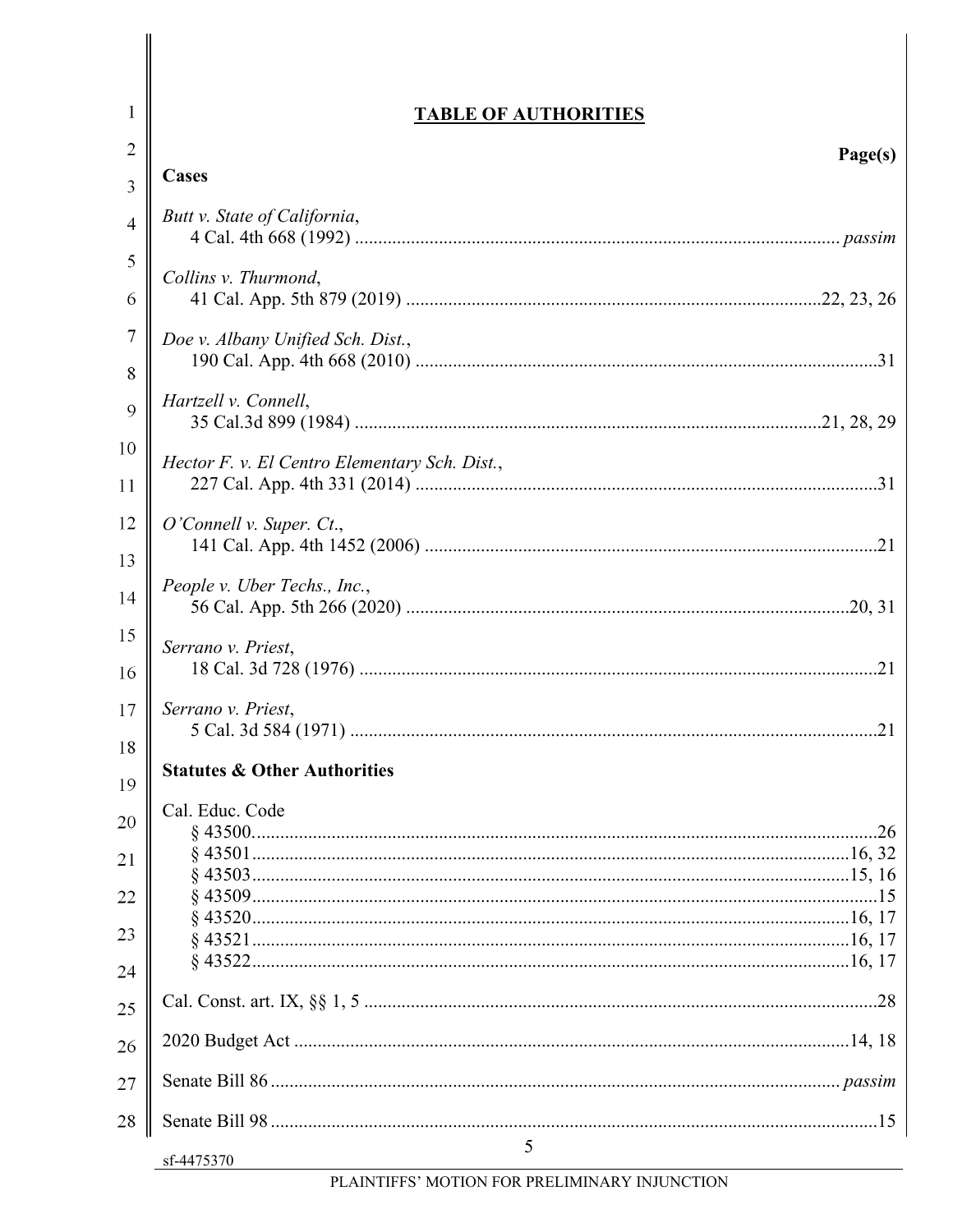1 2 3 4 5 6 7 8 9 For well over a year now, California's students of color and students from low-income families have suffered enormous losses of learning time, experienced trauma that makes educational success difficult to impossible, and felt the widening of pre-existing opportunity gaps between them and their more privileged peers. While the COVID-19 pandemic was unavoidable, the extensivity of these harms was not. For most of this period, State officials constitutionally charged with ensuring that all of California's children receive at least basic educational equality have remained on the sidelines, leaving each school and district with little direction or support. We know the dire consequences of the State's inaction: as every expert who has weighed in concludes, these underserved students' chances in life are rapidly diminishing.

10 11 12 13 14 15 16 17 18 19 Now that schools are partially and haltingly reopening, the State has set these students up for failure. The State has yet to ensure that underserved students receive adequate compensatory education to address the learning loss that they suffered during the pandemic. The State has yet to determine which students lack access to devices and connectivity needed for remote learning, let alone ensure such students get the access they need. The State has yet to ensure that teachers receive proper training and support to deliver curriculum to returning students and help students make up the material they have missed. The State has yet to ensure that students receive critical mental health services, without which they cannot learn. The State has yet to ensure that parents and community organizations have a say in identifying and addressing underserved students' learning needs and in determining how to deliver real learning and support to these students.

20 21 22 23 24 25 26 It is no mystery why underserved students have not received the same education that their more privileged peers have received. The State has not fulfilled its constitutional obligation to effectively mitigate the harms that this pandemic has wreaked on these vulnerable children. The State's own leaders have underscored how vital it is that the State take action. Dr. Linda Darling-Hammond, President of the State Board of Education, has stated that "[u]niversal broadband and device access is the *absolute minimum* for ensuring that every child can continue learning" and that "[i]ntegrating social and emotional learning (SEL) into the life of a school is *essential* to

- 27 28
- sf-4475370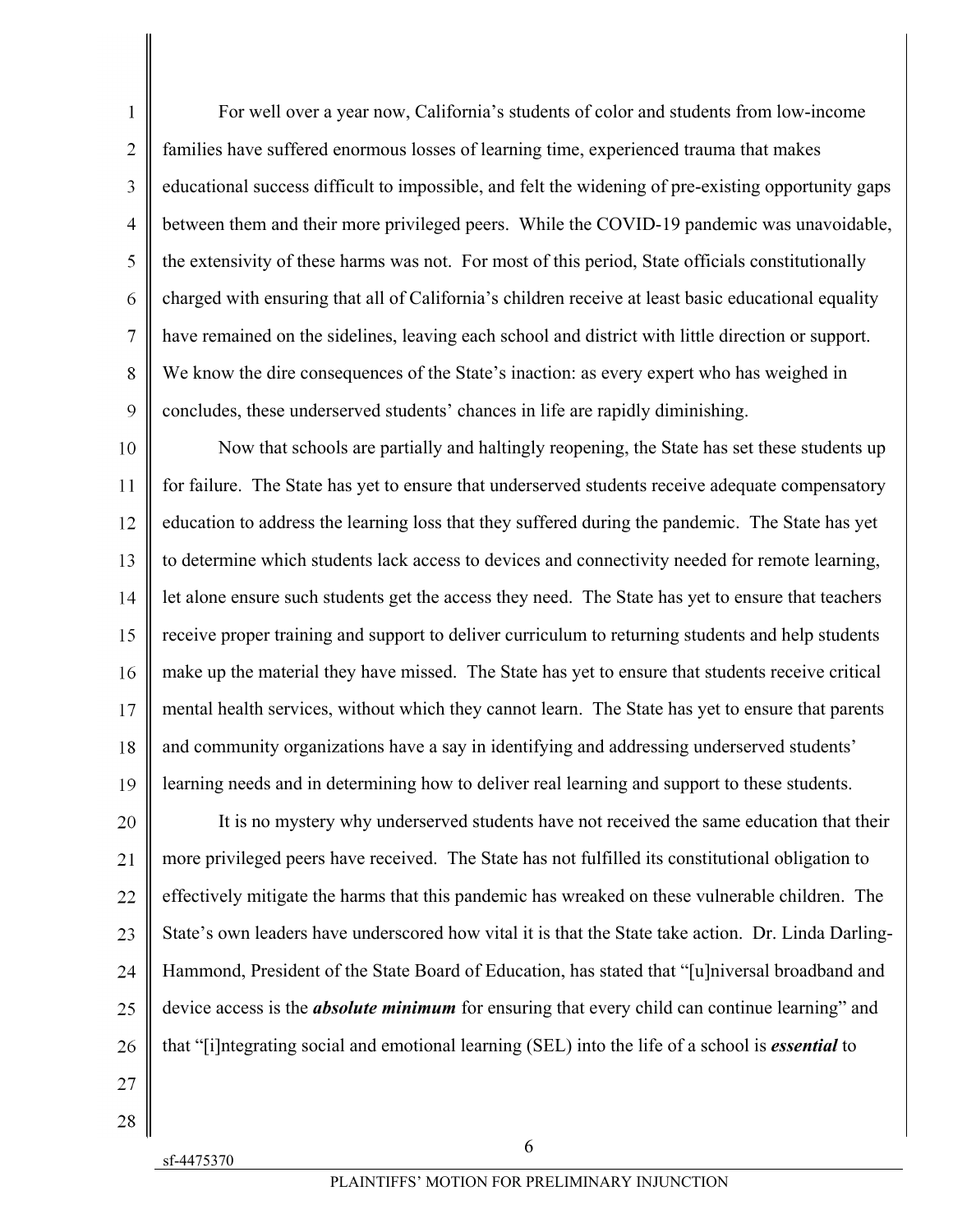3 4 mitigate the pandemic's impact on lifelong success and learning." (Ex.  $1^1$  at 5 (emphasis added).) California's Surgeon General and expert on childhood trauma Dr. Nadine Burke-Harris has stated that "[i]f we don't act intentionally and inclusively, COVID-19's disproportionate impact on vulnerable communities will worsen . . . existing disparities." (Ex. 2 at 2.)

5 6 7 8 9 10 11 12 13 14 15 16 Despite these unambiguous directives, the deprivations continue. Schools are "reopening" to a degree, but without a State-level mandate that students receive what they need to learn and to catch up. Most schools remain remote at least some of the time, and some remain completely remote. While the State is belatedly offering financial incentives for "reopening," the bucks are being passed without any requirement or accountability for delivering the basics needed for meaningful education. And the State is not even inquiring into what underserved students need, let alone making sure that they get it. The consequences are predictable but heart-breaking. Affluent districts are opening sooner, have more students in classrooms, provide more hours of instruction, and, most significantly, provide the necessities that students require to learn. Underserved students thus are falling further behind. The State's continued inaction will further entrench the two-tier educational system that the pandemic exacerbated. It is not too late to reverse course and afford all underserved students in California a fair

17 18 19 20 measure of what they need to catch up and move forward. These students are resilient and desperately want the opportunity to learn. But that cannot happen unless the State of California ensures what experts across the board say must be done at once: (1) access to technology and connectivity that makes remote learning possible; (2) a concrete plan to identify and compensate

21 for learning loss; and (3) mental health supports to address underserved students' trauma.

- 22 **I. BACKGROUND**
- 23

1

 $\overline{2}$ 

## **A. Underserved Students Face Profound Inequities Caused by the Digital Divide, Learning Loss, and a Lack of Mental Health Support**

24 25

26

 $\overline{a}$ 

**1. The Digital Divide** 

Widely disparate access to educational opportunities and essential technology resources

- 27 28 <sup>1</sup> "Ex." refers to the exhibits to the Declaration of Yue Li attached to the Compendium of Evidence filed herewith.
	- sf-4475370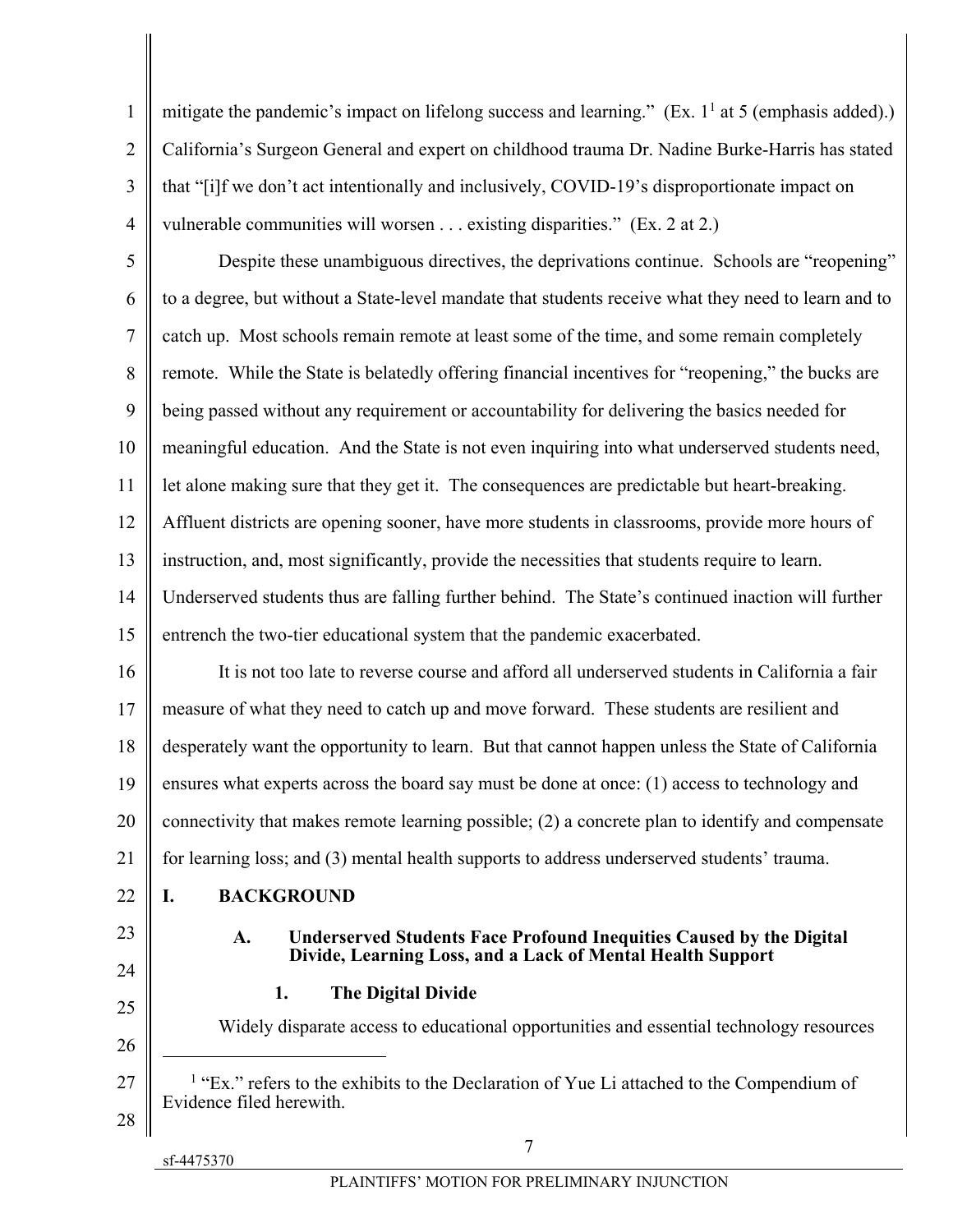| $\mathbf{1}$   | for students of color and students from low income families (collectively "underserved students"),                                                                                                              |
|----------------|-----------------------------------------------------------------------------------------------------------------------------------------------------------------------------------------------------------------|
| $\overline{2}$ | including Student Plaintiffs, during the pandemic have left these students behind. <sup>2</sup> The State has                                                                                                   |
| 3              | failed to provide these students with access to the devices, connectivity, and technical training                                                                                                               |
| $\overline{4}$ | and support necessary for remote education, aggravating a preexisting "digital divide."                                                                                                                         |
| 5              | Disproportionately, low-income families and families of color have not been able to afford digital                                                                                                              |
| 6              | readiness. (See, e.g., Howard Decl. <sup>3</sup> $\P$ 38-39.) Even now that it has become clear that education                                                                                                  |
| $\tau$         | will be at least partially remote for the foreseeable future, the State has not provided many of                                                                                                                |
| 8              | these students access to the necessary technology for remote learning, including the following:                                                                                                                 |
| 9              | <b>Computers:</b> Many underserved students still do not have computers adequate for                                                                                                                            |
| 10             | engaging in remote learning. As of June 2020, 42% of African American households and 48% of                                                                                                                     |
| 11             | low-income households did not always have devices available for educational purposes,                                                                                                                           |
| 12             | compared to 33% of households overall in California. (Ex. 21 at 7.) As of December 2020, at                                                                                                                     |
| 13             | least 11 of the 25 largest school districts were still distributing devices to students. (Ex. 22 at 2;                                                                                                          |
| 14             | see also Ex. 23 at 13-15.) Although many underserved students have received computers from                                                                                                                      |
| 15             | their schools, those computers are often unreliable. (See, e.g., Constance C. Decl. II 3-4; Maria                                                                                                               |
| 16             | O. Decl. ¶ 4; Young Decl. ¶ 12; Hernandez Decl. ¶ 9.) A 2021 survey by the California Emerging                                                                                                                  |
| 17             | Technology Fund and University of Southern California (2021 CETF-USC Survey) reported that                                                                                                                      |
| 18             | an estimated 300,000 students across California still do not have their own device to use for                                                                                                                   |
| 19             | remote classes $(i.e.,$ they either have to share a device with others in their home or have no device                                                                                                          |
| 20             | at all). (Ex. 32 at 2.) Among families with annual incomes below \$40,000, about 1 in 10 families                                                                                                               |
| 21             | either lacks a device or shares a device among multiple children for remote learning. (Id. at 2-3.)                                                                                                             |
| 22             | Internet connectivity: A lack of consistent Internet connectivity also continues to be a                                                                                                                        |
| 23             | barrier to effective remote learning. As the State concedes, "[a]s many as one million students                                                                                                                 |
| 24             | still lack[ed] internet connectivity" at home as of February 2, 2021. (Ex. 4.) Numerous statistics                                                                                                              |
| 25             | confirm that the State has done far from enough to bridge the digital divide. In fall 2020, when                                                                                                                |
| 26             |                                                                                                                                                                                                                 |
| 27             | <sup>2</sup> "Student Plaintiffs" refers to Cayla J., Kai J., Ellori J., Matthew E., Jordan E., Megan O.,<br>Matilda O., Alex R., Bella R., Tamara I., Isaac I., Joshua I., Natalia T., Billy T., and Daniel A. |
| 28             | <sup>3</sup> "Decl." refers to the declarations attached to the Compendium of Evidence filed herewith.                                                                                                          |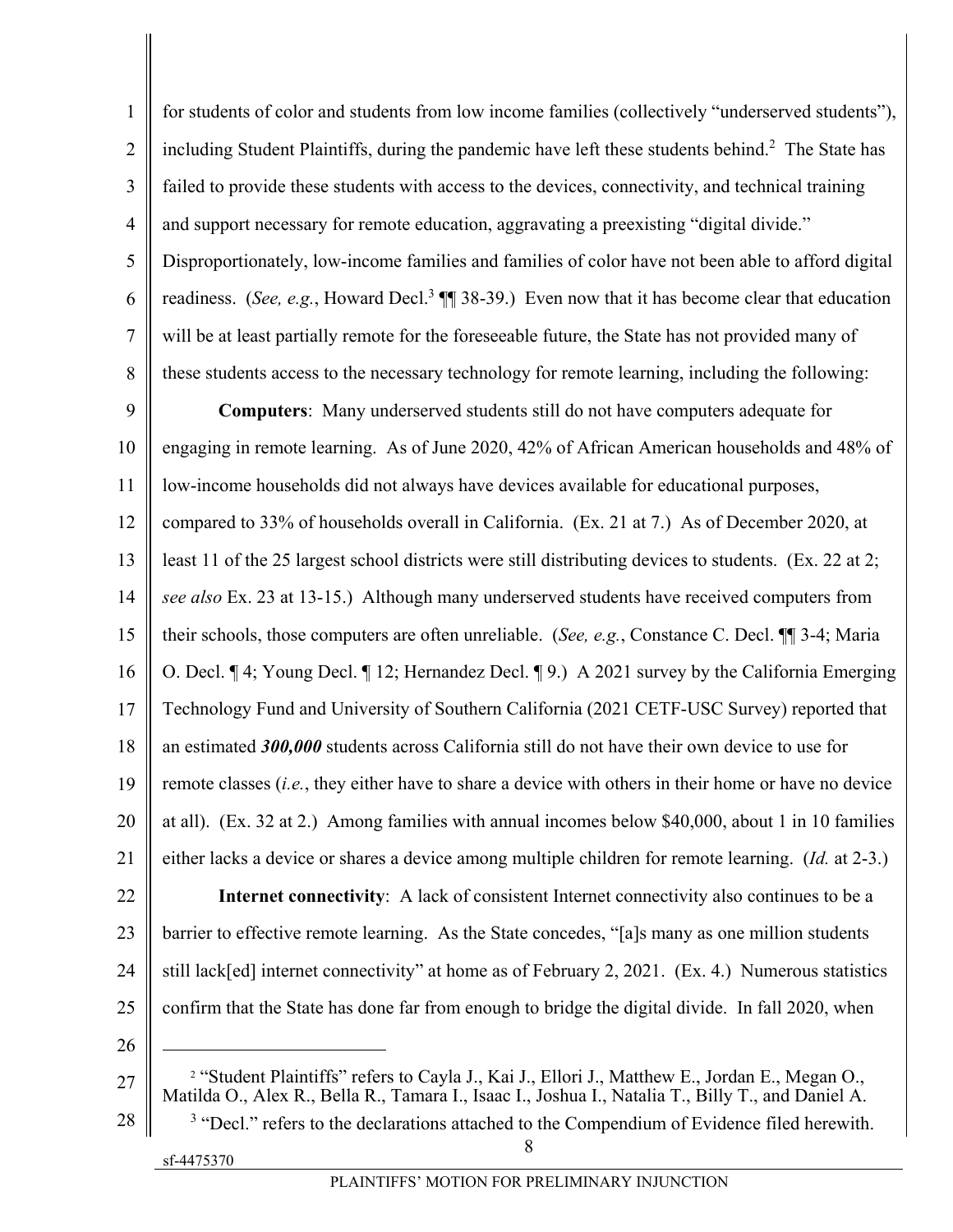| 1              | nearly all schools continued with distance learning, nearly 40% of low-income students lacked        |
|----------------|------------------------------------------------------------------------------------------------------|
| $\overline{2}$ | reliable Internet. (Howard Decl. ¶ 39; see also Gibson Decl. ¶ 10.) Between spring 2020 and          |
| 3              | January 2021, the percentage of low-income students in California who lack reliable Internet rose    |
| $\overline{4}$ | only from 55% to 65%. (Ex. 23 at 15-16.) As of February 2021, 25% of African American                |
| $\mathfrak{S}$ | households, 21% of Latinx households, and 30% of American Indian households did not have             |
| 6              | access to Internet. (Ex. 4 at 2.) Among L.A. County households, 19% have either no Internet          |
| $\overline{7}$ | connection or rely on smartphones for Internet. (Ex. 24 at 4; see also Ex. 25 at 6.) According to    |
| 8              | the 2021 CETF-USC Survey, "16% [of parents of California students] report that Internet access       |
| 9              | is available 'sometimes but not always' and $6\%$ report 'rarely' or 'never' [L] ow-income           |
| 10             | families are about 4 times more likely to report that students are unable to connect to remote class |
| 11             | ('rarely' or 'never'), thus indicating the extent to which disparities in access continue to impact  |
| 12             | online learning opportunities." (Ex. 32 at 4; see also Ex. 28 at 2 ("one in five California          |
| 13             | households with K-12 students told the Census Bureau in late March [of 2021 that] they don't         |
| 14             | always have the internet access needed for virtual school"; Hernandez Decl. [6).)                    |
| 15             | Although some students have received hotspots to help with connectivity, these hotspots              |
| 16             | can only provide limited bandwidth (compared to broadband Internet access). For example, some        |
| 17             | students' families have multiple students logging on to a single hotspot that loses Internet access  |
| 18             | as often as every 15 minutes. (See Susan I. Decl. ¶ 5, 9, 14; Maria O. Decl. ¶ 5; Hernandez          |
| 19             | Decl. ¶ 9.) Some hotspots stop working entirely, and requests for new devices have been ignored      |
| 20             | for months, all the way to the present day. (See Susan I. Decl. ¶ 6, 14.) Students also are          |
| 21             | disconnected from their classrooms when their district experiences outages (see Kelly R. Decl.       |
| 22             | ¶ 8), and have weak Wi-Fi connections (Adriana G. Decl.¶ 6; Kelly R. Decl. ¶ 7).                     |
| 23             | <b>Technology training and support:</b> Even students who have devices and connectivity              |
| 24             | struggle to learn under the conditions they face during the pandemic. They have not received         |
| 25             | adequate training and technical support for accessing remote learning platforms. (Young Decl.        |
| 26             | <b>[</b> [10-11.] Nor have their parents received any training. In a recent survey, 52% of LAUSD     |
| 27             | parents reported not having completed high school; 44% stated that they never used any               |
| 28             | computing devices at home; 10% reported that they never used the Internet at home; and 32%           |
|                | 9<br>sf-4475370                                                                                      |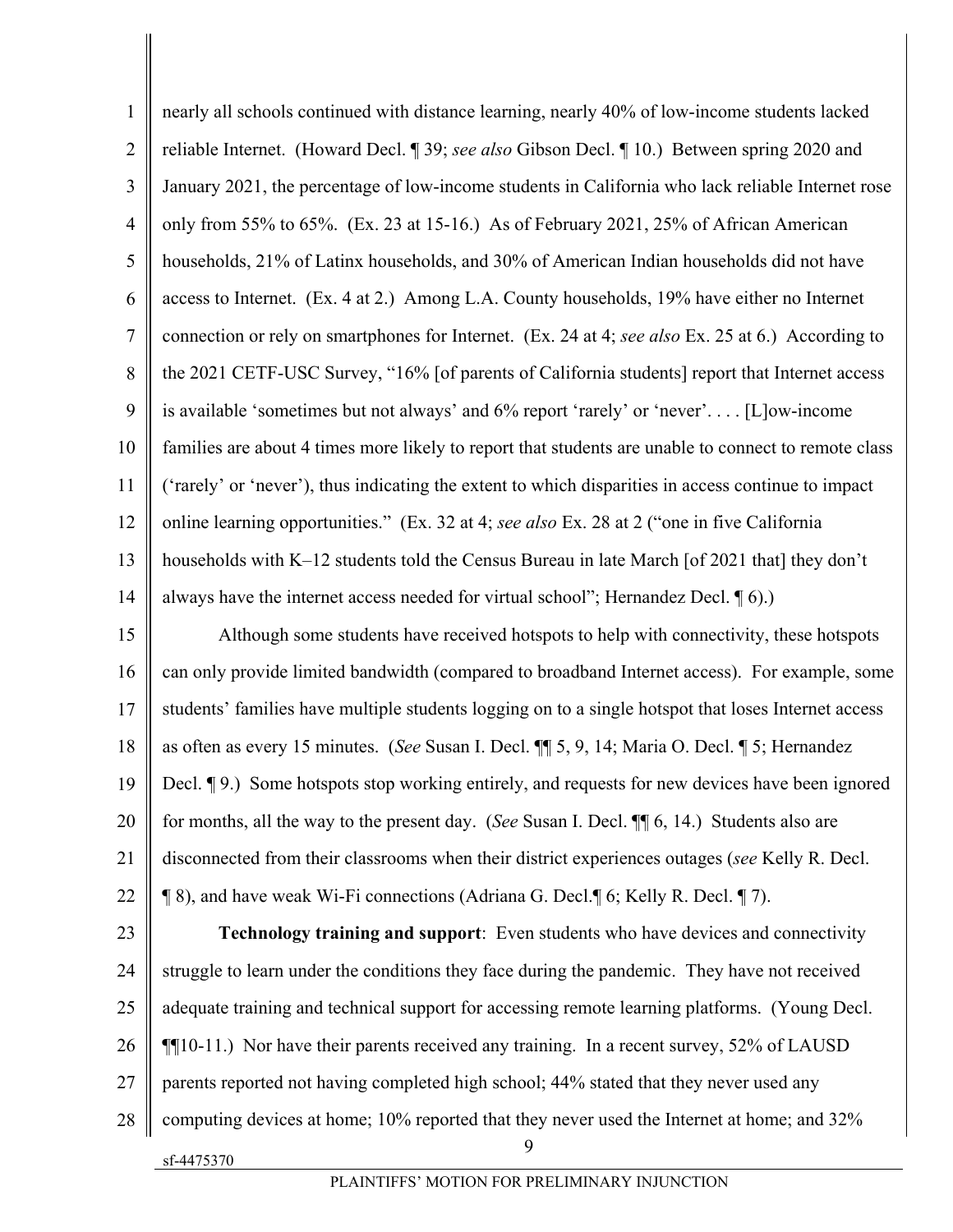1  $\mathfrak{D}$ 3 4 5 stated that they never visited any websites that schools use to share information, like Schoology or Google Classroom. (Ex. 26 at 12-13.) Remote learning has caused students to increasingly rely on their parents to support them at home, especially younger students who require assistance with online learning, Internet access, and technology troubleshooting. But parents of underserved students face many barriers in helping their children, especially proficiency with technology.

6 7

8

#### **2. Underserved Students Have Suffered Significantly More Learning Loss Than Their Peers**

#### **a. Underserved students suffer learning loss due to the digital divide and other challenges associated with poverty**

9 10 11 12 13 Underserved students have suffered significant learning loss directly due to the State's inaction. Live instruction is a critical component of remote learning and is associated with higher completion of schoolwork. (Howard Decl. ¶ 45.) But as a result of the State's failure to ensure access to devices, connectivity, and technology training and support, underserved students have had disproportionately less live remote instruction than their peers. (*Id*. ¶¶ 34-36, 45-46.)

14 15 16 17 18 19 20 Other challenges associated with poverty and racism compound the learning loss that underserved students have suffered. For many, a single room is a multi-grade classroom as well as a workplace for several adults. (*See, e.g.*, Maria O. Decl. ¶ 3.) The housing crisis poses a significant burden on underserved students, and they are more likely to have parents in low-wage jobs, and during the pandemic, in high-risk, essential jobs. (*See* Howard Decl. ¶¶ 29-33; Saleem Decl. ¶ 30; Gandara Decl. ¶ 9-10; Bishop Decl. ¶¶ 39-46.) As Dr. Burke Harris acknowledges, these students "are going to have significantly increased risk of long-term negative

21 developmental, educational, health, and mental health consequences." (Ex. 6 at 12.)

22

# **b. The State's failures have exacerbated preexisting inequities**

sf-4475370 10 23 24 25 26 27 28 The State's failures over the past year have exacerbated preexisting achievement gaps based on racial and wealth disparities. (Howard Decl. ¶¶ 12-13.) Such achievement gaps are reflected most clearly in grades, standardized test scores, high school graduation rates, placement in special education and advanced placement courses, and suspension and expulsion rates. (*See* Howard Decl. ¶ 14, 22-28; Bishop Decl. ¶¶ 10-26; Gandara Decl. ¶¶ 15-16.) For example, in OUSD, only 18.7% of Black students and 24% of Latinx students were reading at grade level,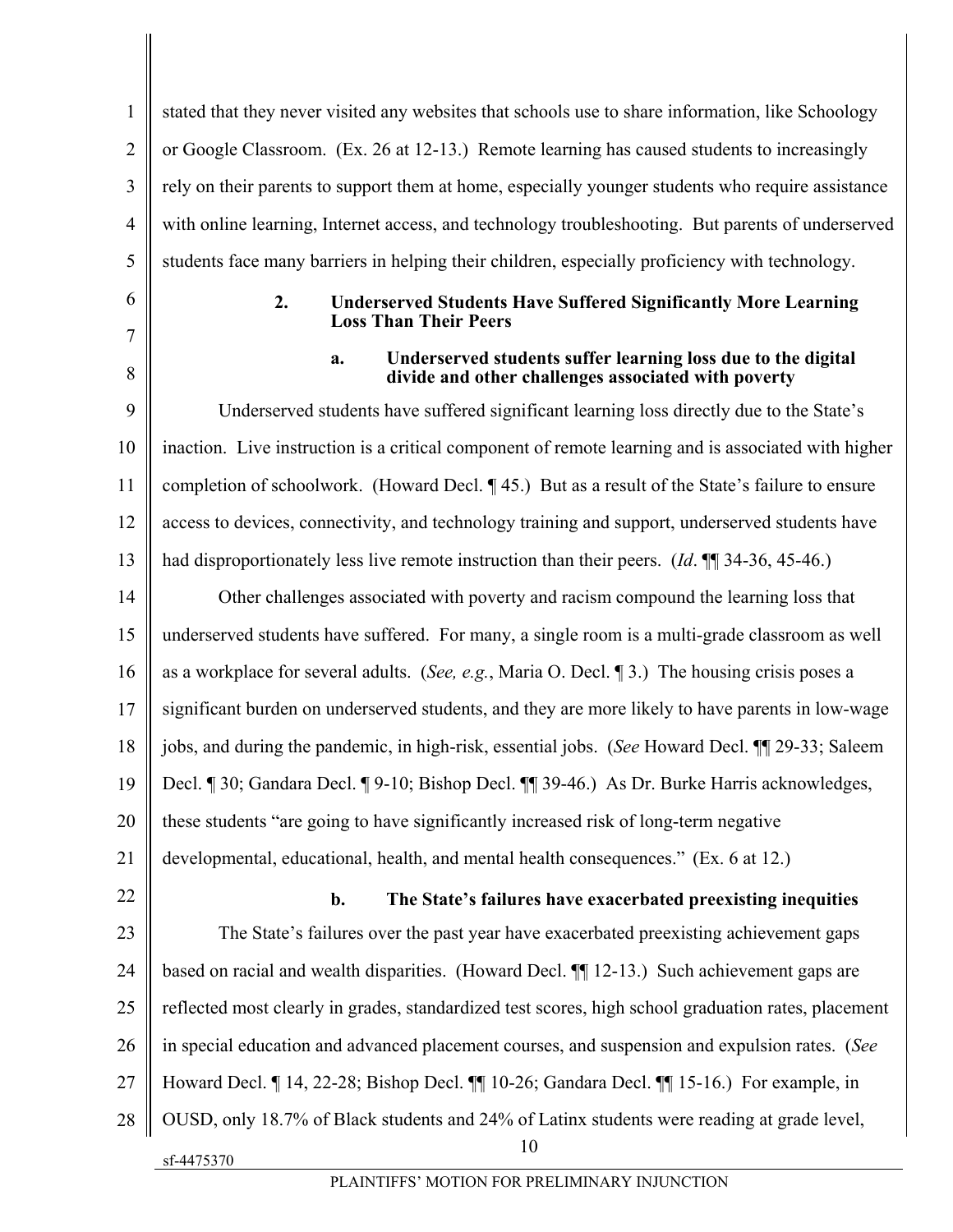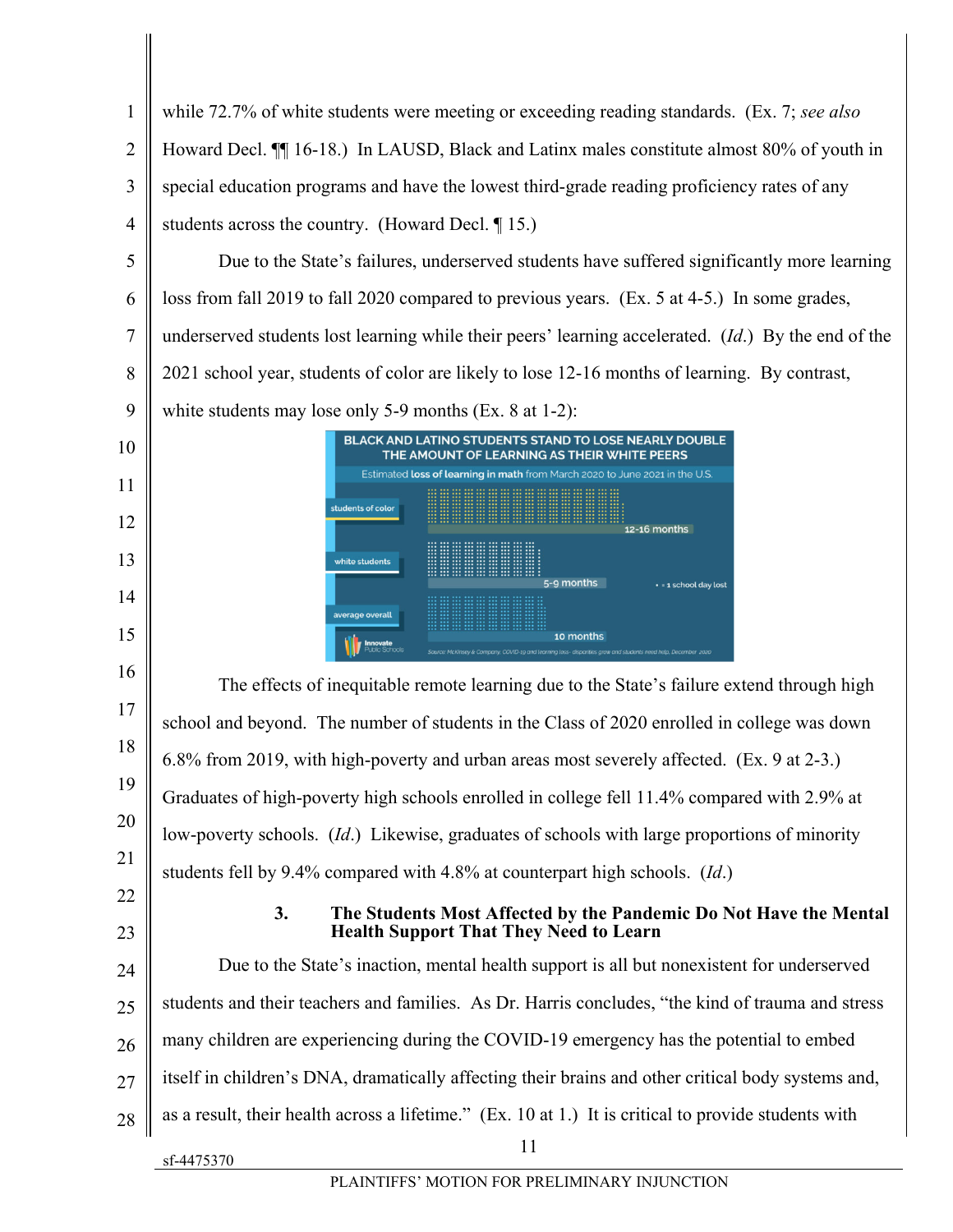3 4 5 6 7 learn. (Biel Decl. ¶¶ 16-31; Himelstein Decl. ¶¶ 16-30; Willard Decl. ¶¶ 7-9; Ex. 33 at 1, 9-10.) As with the impacts on educational outcomes, underserved communities are suffering most from the health and economic impacts of the pandemic because of inequitable access to healthcare, income inequality, and disproportionate employment in high-risk, essential jobs. (*See* Biel Decl. ¶ 12; Saleem Decl. ¶ 30.) The impacts of COVID-19 on student mental health, without the State's intervention, have therefore been compounded for underserved students, who have endured the worst economic and health consequences of the pandemic. (Saleem Decl.  $\P$  34-37.)

mental health support during the transition back to in-person learning or they will not be able to

9

8

1

 $\mathfrak{D}$ 

#### **B. Individual Students' Experiences Illustrate the Ongoing Education Crisis**

10 11 12 13 14 15 16 17 18 The experiences of individual students, including Student Plaintiffs—all Black or Latinx students from low-income families—illustrate the worsening inequities among California students. When the classroom relocated to the home, families scrambled to find work space, computers, supervision, and Internet access for their children. (*See* Adriana G. Decl. ¶¶ 5, 9-11, Maria O. Decl. ¶ 3; Susan I. Decl. ¶ 4.) Students worked from their beds when the kitchen table was too crowded or noisy (*see* Adriana G. Decl. ¶ 11), shared devices with other family members (*see* Constance C. Decl. ¶ 3), and called in for class from parents' cell phones or tablets (*see*  Maria O. Decl. <sup>1</sup>4). In a state that suffers from a severe low-income housing crisis leading to overcrowding and couch-surfing, family homes do not easily substitute for classrooms.

sf-4475370 12 19 20 21 22 23 24 25 26 27 28 Parents are deeply concerned that their children are falling behind academically. (*See*  Angela J. Decl. ¶ 12; Maria O. Decl. ¶¶ 12-13; Constance C. Decl. ¶¶ 7-8; Susan I. Decl. ¶¶ 4, 13.) Some believe that their children are so far behind that they will have to repeat a grade. (Angela J. Decl. ¶ 12.) Other parents have watched their children's enthusiasm for school understandably dwindle into disdain. (Maria O. Decl. ¶ 13; Kelly R. Decl. ¶¶ 4, 10.) Parents have witnessed the emotional and mental health toll that a year of isolation and limited interaction with peers and teachers has taken on their children. (*See* Adriana G. Decl. ¶¶ 12-13, 19; Angela J. Decl. ¶ 13; Maria O. Decl. ¶ 11; Kelly R. Decl. ¶ 10; Constance C. Decl. ¶¶ 12-13.) Many students have tragically lost family members to COVID-19, further compounding the mental health impact. (*See, e.g.*, Angela J. Decl. ¶ 13; Kelly R. Decl. ¶ 11.) Even as schools

PLAINTIFFS' MOTION FOR PRELIMINARY INJUNCTION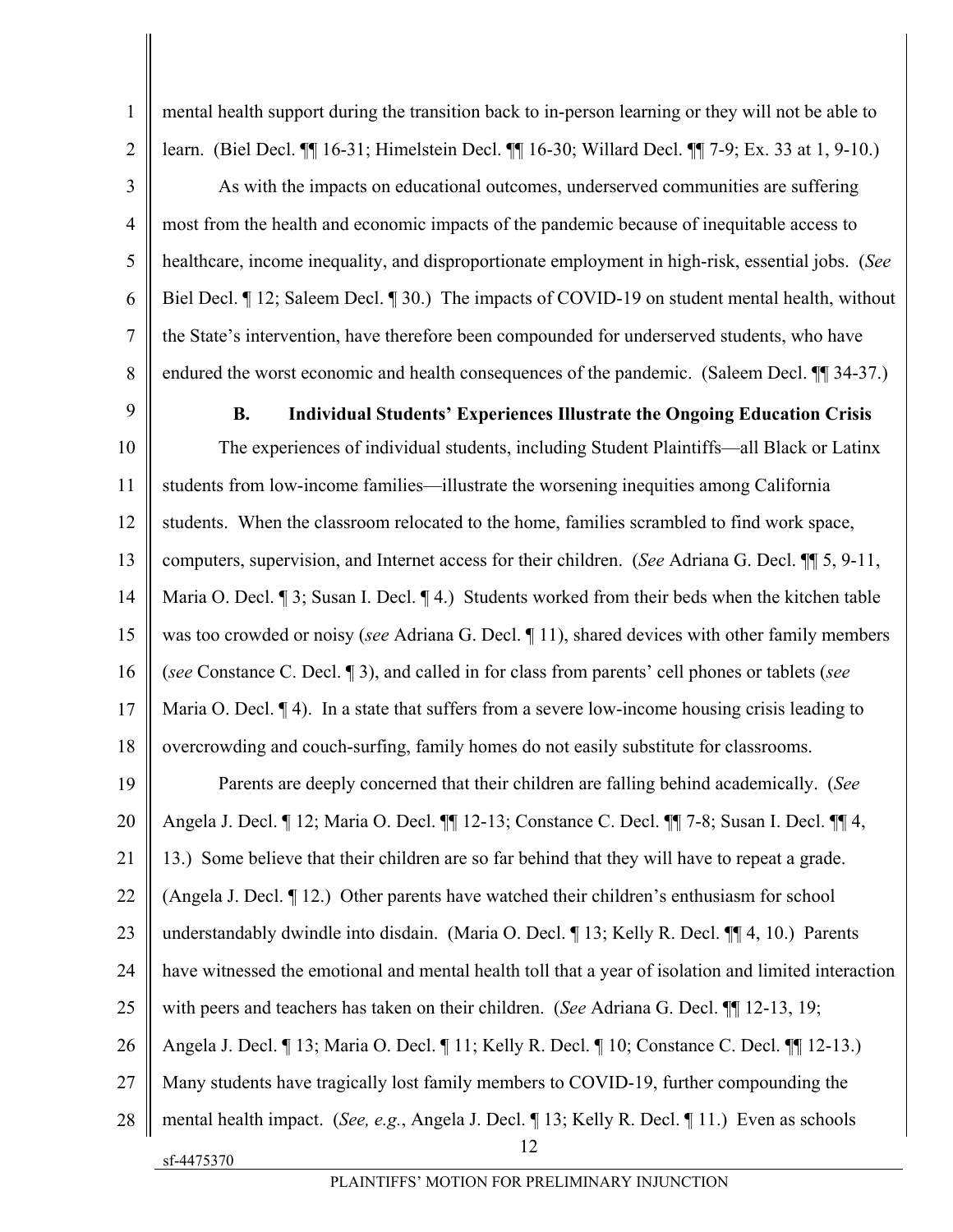1  $\mathfrak{D}$ 3 reopen for some degree of in-person instruction, many students, including many of the Student Plaintiffs, will continue with remote learning. (Angela J. Decl. ¶¶ 15-17; Kelly R. Decl. ¶¶ 12- 13; *see also* Constance C. Decl. ¶¶ 14-17.)

4

5

6

7

8

9

10

11

12

13

sf-4475370

**C. Despite Schools' "Reopening," Most Schools Include Remote Instruction**  Although recent developments indicate that districts across the State are initiating in-person instruction, "reopening" does not translate to all-day, all-week, in-person instruction. Normal is not yet in sight. Rather, most schools remain remote at least some of the time, and some remain remote completely. Statewide, at least 75% of elementary school students (as of May 2, 2021), 82% of middle school students (as of May 2, 2021), and 77% of high school students (as of April 23, 2021) still do not have the option to attend school fully in-person, meaning they must still engage in remote learning to some extent. (Ex. 11 at 1; Ex. 35 at 1.) And students expect to return to remote learning whenever one of their classmates or teachers is infected with or exposed to COVID-19.

14 15 16 17 18 19 20 21 22 23 24 25 26 27 28 Both LAUSD and OUSD are implementing hybrid instruction models. In OUSD, elementary school students would only receive in-person instruction for five hours a week, in two and a half hour sessions at a time. (Ex. 12 at 6.) Middle school students would receive in-person instruction two afternoons per week for two hours, or in a four-hour block on Wednesday (including non-academic courses). (*Id*. at 8.) For many parents, these updated school schedules have not been communicated clearly, and in some cases have not been communicated at all. (*See, e.g.,* Constance C. Decl. ¶ 14.) Many schools in OUSD remain closed or partially closed because not all teachers have agreed to come back. When schools initially reopened on March 30, 2021, 49 out of 107 OUSD schools were still partially or fully closed. (Ex. 12 at 12.) Likewise, in LAUSD, elementary school students will come to school either in the morning or the afternoon for three hours every day. (Ex. 13 at 1.) For example, one Student Plaintiff will only attend from 8:30 a.m. to 11:30 a.m. (*See* Susan I. Decl. ¶ 23.) Another two Student Plaintiffs' school is only opening for a few hours a day, two days a week. (*See* Kelly R. Decl. ¶ 12.) Middle and high school students in LAUSD will come to school two to three times a week for the entire day under the hybrid model. (Ex. 3 at 3; *see also* Ex. 13 at 1.) Some LAUSD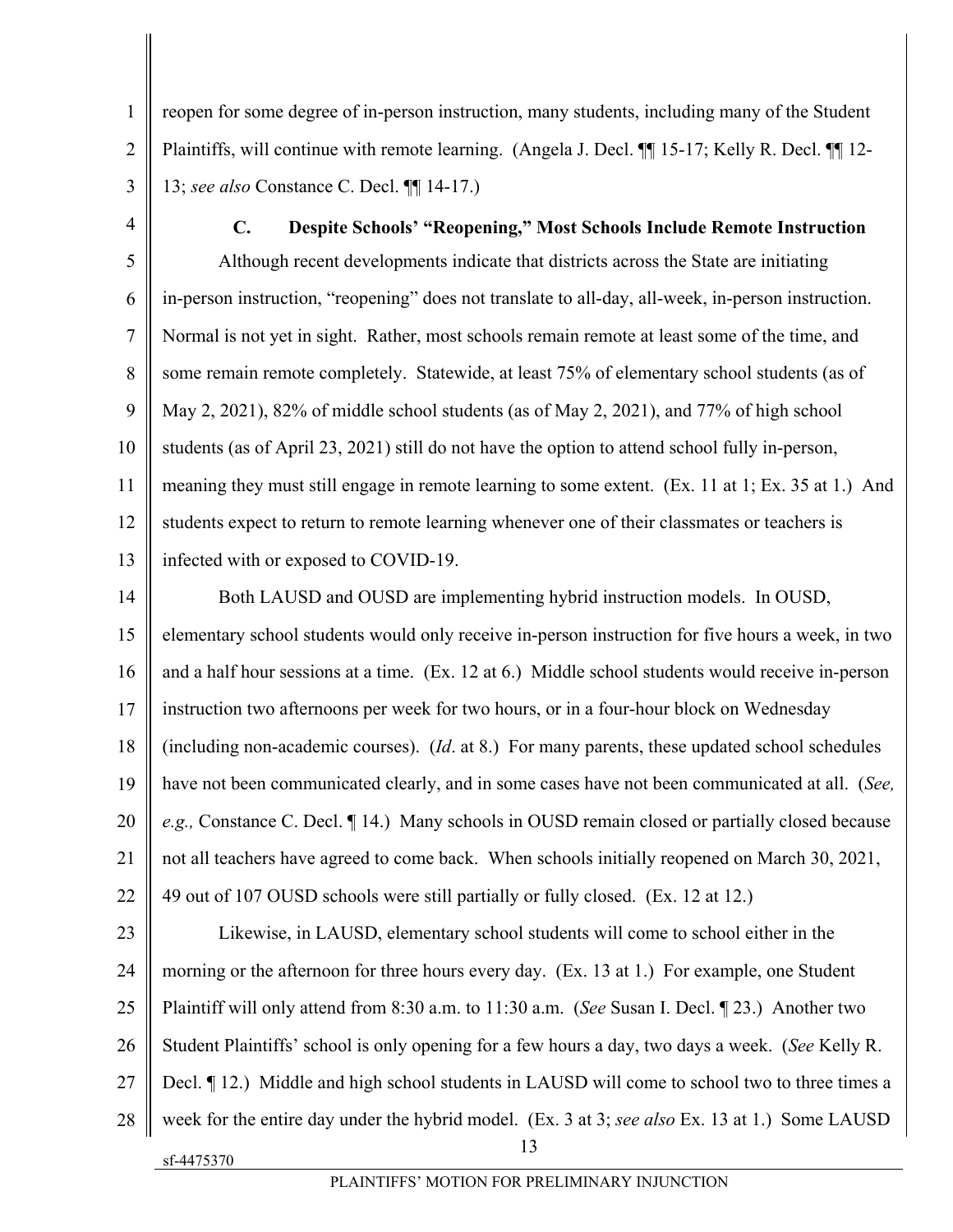| $\mathbf{1}$   | schools are open for students, but teachers are still providing virtual instruction. (Ex. 34 at 8.)                                             |
|----------------|-------------------------------------------------------------------------------------------------------------------------------------------------|
| $\overline{2}$ | Due to these incomplete and hybrid models of reopening, deficiencies in remote learning                                                         |
| 3              | thus remain an urgent matter for underserved students. (See, e.g., Angela J. Decl. ¶ 16; Maria O.                                               |
| $\overline{4}$ | Decl. ¶ 14; Kelly R. Decl. ¶ 12-13; Susan I. Decl. ¶ 28; Constance C. Decl. ¶ 15.)                                                              |
| 5              | D.<br>Where the State Failed, Community Organizations Have Sought to Offer<br><b>High-Quality Remote Learning Programs</b>                      |
| 6              | Community organizations such as Plaintiffs The Oakland REACH ("The REACH") and                                                                  |
| 7              | Community Coalition ("CoCo"), have sought to mitigate the harm and have served as a lifeline to                                                 |
| 8              | many families. (See Adriana G. Decl. ¶ 9, 14; Angela J. Decl. ¶ 14; Constance C. Decl. ¶ 1,                                                     |
| 9              | 19.) But the cumulative efforts of community organizations, parents, and teachers cannot address                                                |
| 10             | the ever-deepening educational inequalities caused by the State's inaction.                                                                     |
| 11<br>12       | CoCo has significantly increased resources to serve students and families, including by                                                         |
| 13             | distributing devices, hiring teachers and tutors to provide individual support, and offering virtual                                            |
| 14             | summer programs, parent workshops, and in-person learning pods. (Hernandez Decl. $\P$ 6-10,                                                     |
| 15             | 23–24.) Likewise, The REACH has created a citywide virtual "Hub" to help parents strengthen                                                     |
| 16             | their children's learning, to deliver academic and social enrichment courses and tutoring to                                                    |
| 17             | students, and to provide technology support to parents. (Young Decl. ¶ 5-10; Constance C.                                                       |
| 18             | Decl. ¶ 19.) The REACH also has a four-point platform aimed at closing the digital divide, which                                                |
| 19             | provides families with laptops, Internet hotspots, technical support, and technology trainings to                                               |
| 20             | support remote education. (Young Decl. ¶17-21.)                                                                                                 |
| 21             | Although community organizations continue to serve an important role in the delivery of                                                         |
| 22             | education, a statewide education system cannot depend on the heroic and unsupported efforts of                                                  |
| 23             | community groups as a substitute for fulfillment of the State's constitutional obligations.                                                     |
| 24             | Е.<br>For Over a Year, the State Has Abdicated Its Constitutional Duties to<br><b>Ensure Free and Equal Education</b>                           |
| 25             | The State Has Not Ensured Oversight and Implementation of Critical<br>1.                                                                        |
| 26             | <b>Standards Intended to Protect Underserved Students</b><br>On June 29, 2020, Governor Newsom signed the 2020 Budget Act, which allocated one- |
| 27             | time \$5.3 billion funding that purports "to mitigate learning loss and support the immediate needs                                             |
| 28             |                                                                                                                                                 |
|                | 14<br>sf-4475370                                                                                                                                |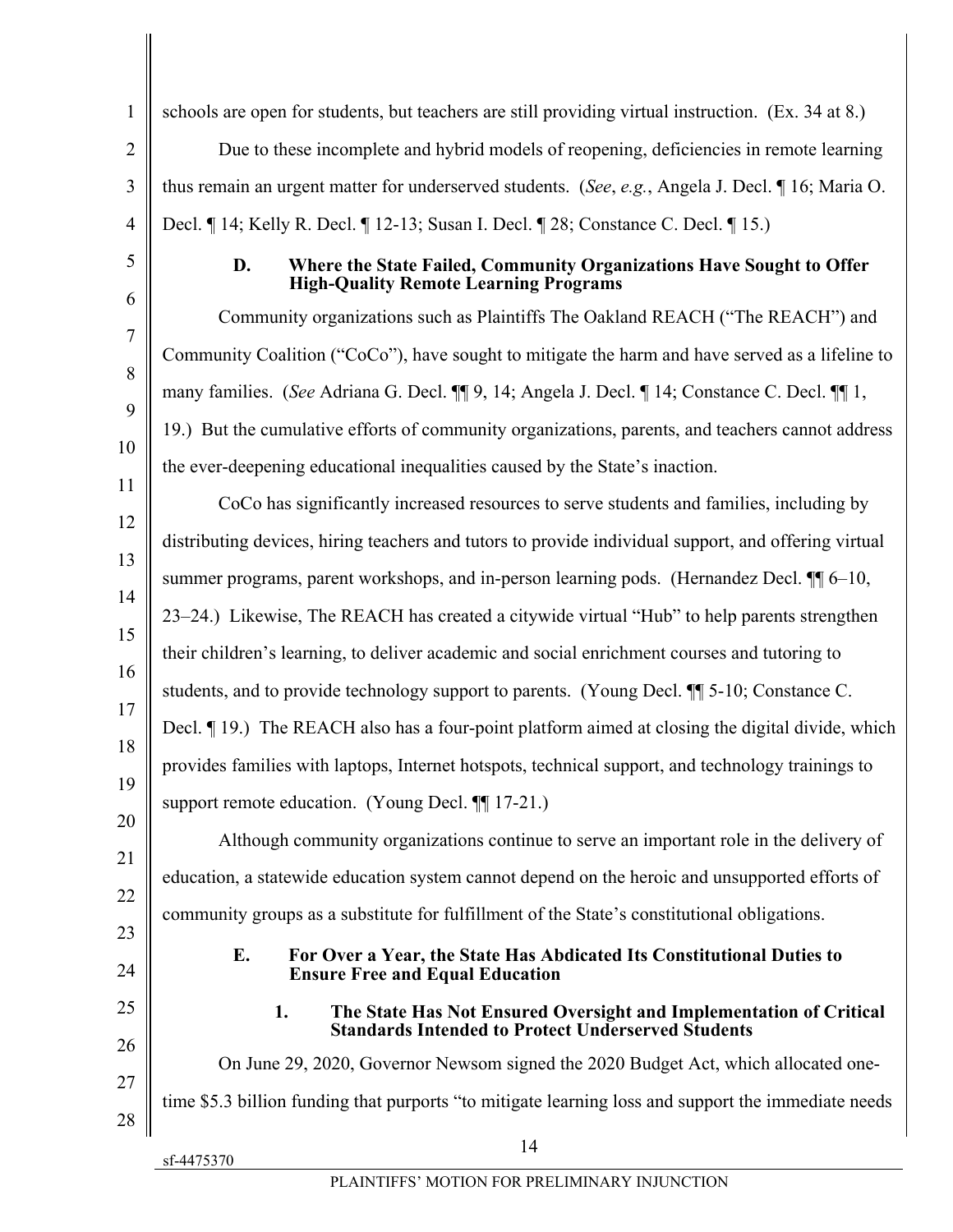| $\mathbf{1}$   | of students and schools." (Ex. 14 at 1.) The State permits Local Educational Agencies ("LEAs")     |
|----------------|----------------------------------------------------------------------------------------------------|
| $\overline{2}$ | to spend these funds on, $e.g.,$ (i) "learning supports" to address learning loss or accelerate    |
| 3              | academic progress, (ii) increases in instructional time or services provided to students, (iii)    |
| $\overline{4}$ | devices or connectivity for in-classroom and distance learning, (iv) mental health services, and   |
| 5              | (v) personal protective equipment. (Ex. 15 at 2.) There is, however, no State oversight,           |
| 6              | assistance, or enforcement to ensure that the LEAs spend these funds for these essential purposes. |
| $\overline{7}$ | And the State has not committed to deliver students what they need where the LEAs fall short.      |
| 8              | Although the Legislature passed Senate Bill 98 setting standards for LEAs to follow                |
| 9              | during the pandemic, the State has exercised no oversight to ensure these standards are met:       |
| 10             | Requirement: School districts adopt learning continuity and attendance plan that                   |
| 11             | addresses each school within LEA describing how school district will provide                       |
| 12             | continuity of learning and address impact of COVID-19 on students, staff, and                      |
| 13             | community. Cal Educ. Code § 43509.                                                                 |
| 14             | No State role in oversight or enforcement.<br>$\circ$                                              |
| 15             | Only requires school districts to submit a plan "using a template issued by the<br>$\circ$         |
| 16             | Superintendent of Public Instruction."                                                             |
| 17             | No requirement that the State approve or assist in implementing such plans.<br>$\circ$             |
| 18             | Requirement: LEAs consult with parents, pupils, and others in developing learning                  |
| 19             | continuity and attendance plans. Id. § 43509(b).                                                   |
| 20             | No State oversight or enforcement.<br>$\circ$                                                      |
| 21             | No concrete expectations about consultation.<br>$\circ$                                            |
| 22             | Requirement: LEAs provide "[a]cademic and other supports designed to address the                   |
| 23             | needs of pupils who are not performing at grade level, or need support in other areas,             |
| 24             | such as English learners, pupils with exceptional needs, and pupils requiring                      |
| 25             | mental health supports." <i>Id.</i> $\S$ 43503(b)(3).                                              |
| 26             | No State oversight or enforcement.<br>$\circ$                                                      |
| 27             | Requirement: LEAs confirm or provide "access for all pupils to connectivity and                    |
| 28             | devices" and align distance learning content "to grade level standards substantially               |
|                | 15<br>sf-4475370                                                                                   |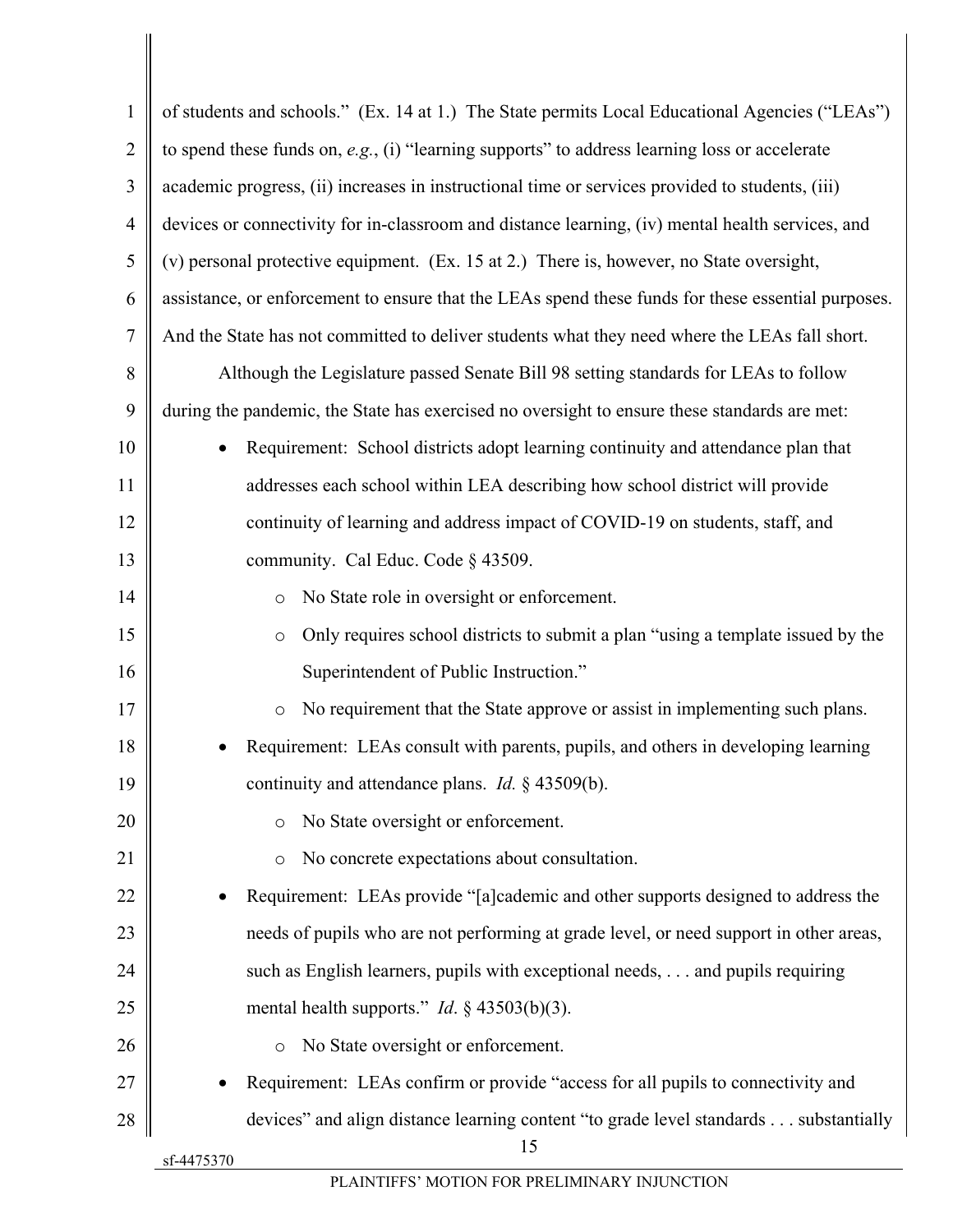| $\mathbf{1}$   | equivalent to in-person instruction." <i>Id.</i> $\S$ $\S$ 43503(b)(1), 43503(b)(2).                                                                                                        |
|----------------|---------------------------------------------------------------------------------------------------------------------------------------------------------------------------------------------|
| $\overline{2}$ | No State oversight or enforcement.<br>$\circ$                                                                                                                                               |
| 3              | Requirement: LEAs provide daily minimum duration of instruction. <i>Id.</i> § 43501.                                                                                                        |
| 4              | No State oversight or enforcement.<br>$\circ$                                                                                                                                               |
| 5              | The State does not specify minimum live instruction time.<br>$\circ$                                                                                                                        |
| 6<br>7         | 2.<br><b>AB/SB 86 Fails to Ensure that Students Who Have Suffered</b><br><b>Substantial Learning Loss Receive Necessary Technological,</b><br><b>Curricular, and Mental Health Supports</b> |
| 8              | On March 5, 2021, nearly a full year after schools closed, Governor Newsom signed into                                                                                                      |
| 9              | law Assembly/Senate Bill 86, which takes initial steps for reopening California's public schools.                                                                                           |
| 10             | AB/SB 86 provides one-time \$6.6 billion funding that purports to incentivize school reopening                                                                                              |
| 11             | and implement "learning recovery programs." Although it permits LEAs to use the funding for                                                                                                 |
| 12             | various purposes, including devices for remote learning, mental health services, and instruction to                                                                                         |
| 13             | address learning loss, this funding comes without oversight, assistance, or enforcement to ensure                                                                                           |
| 14             | that LEAs will use the funding to address the digital divide, learning loss, and mental health                                                                                              |
| 15             | support. In short, the State has established no meaningful accountability system.                                                                                                           |
| 16             | AB/SB 86 consists of two main components: (1) \$4.6 billion apportioned to LEAs to                                                                                                          |
| 17             | purportedly implement "learning recovery programs" (California Education Code §§ 43521(b),                                                                                                  |
| 18             | 43522); and (2) \$2 billion in grants to incentivize LEAs to "reopen" (id. $\S$ 43521(c)).                                                                                                  |
| 19             | Learning Recovery Funding. To receive Learning Recovery Funding, an LEA must                                                                                                                |
| 20             | implement a "learning recovery program" providing "supplemental instruction, support for social                                                                                             |
| 21             | and emotional well-being, and meals and snacks" to certain students, including students from                                                                                                |
| 22             | low-income families and English language learners. ( <i>Id.</i> $\S$ § 43520, 43522(a)(1).) But missing                                                                                     |
| 23             | from AB/SB 86 is any actual plan for learning recovery or oversight regarding implementation.                                                                                               |
| 24             | Although LEAs are required to report on their expected expenditures (id. $\S$ 43522(e)), the State                                                                                          |
| 25             | does not commit to reviewing LEAs' planned or actual expenditures, providing oversight, or                                                                                                  |
| 26             | taking steps to ensure that LEAs adequately target and help the underserved students that have                                                                                              |
| 27             | borne the brunt of the pandemic.                                                                                                                                                            |
| 28             | Reopening Incentive Grants. AB/SB 86 provides for funding to LEAs that return to "in-<br>16                                                                                                 |

sf-4475370

Π  $\parallel$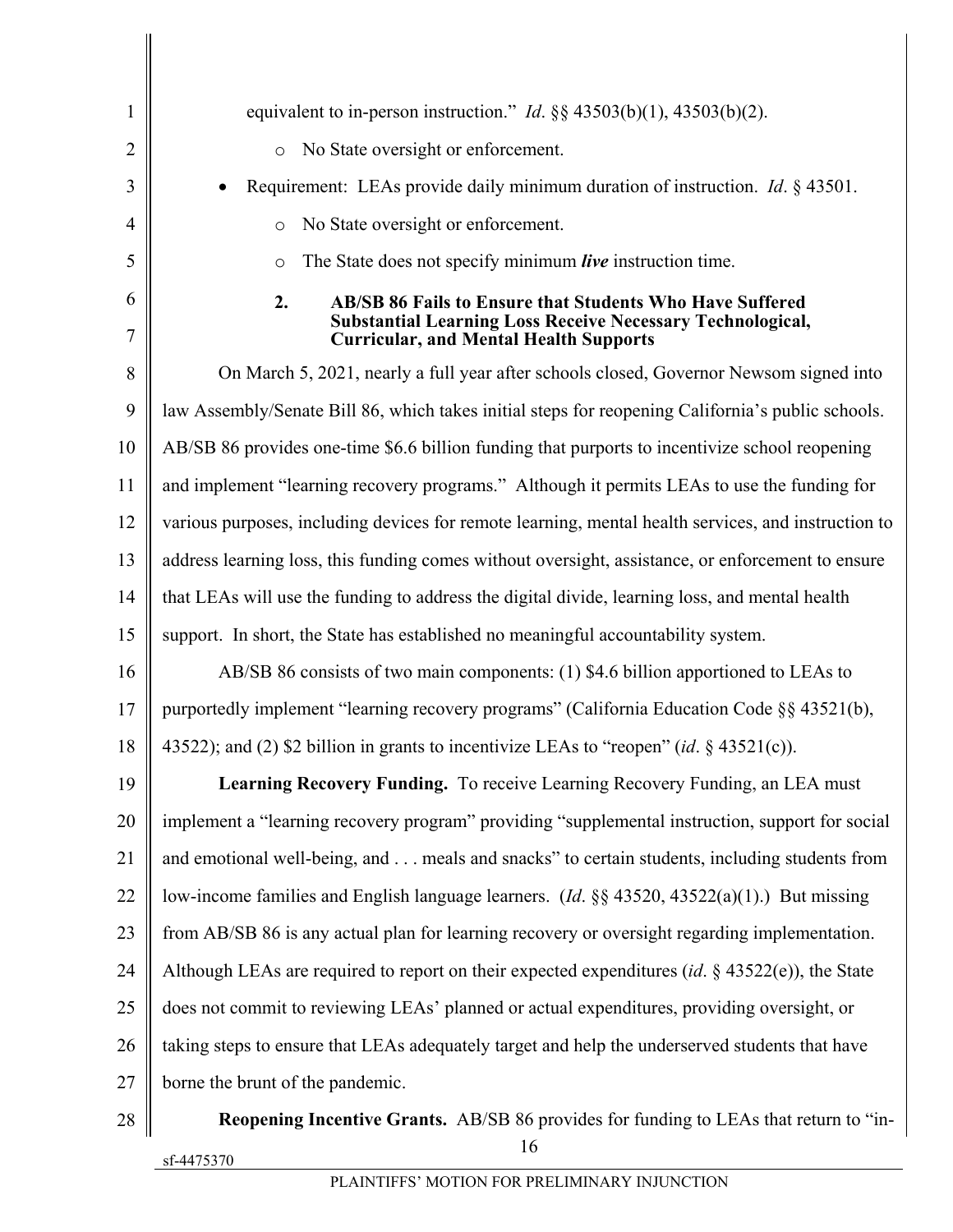1  $\overline{2}$ 3 4 5 6 7 8 person instruction" by May 15, 2021.<sup>4</sup> (*Id.* § 43521(c).) Schools that do not "reopen" in time will not qualify for this funding. Thus, the legislation offers no support to underserved students attending schools that do not "reopen" in time. Grant funding *may* be used for in-person services and supplies, including COVID-19 testing, personal protective equipment, and mental health support services. (*Id*. § 43522(f).) Again, the legislation does not require the State to oversee or ensure that the LEAs use the funding for its intended purpose. Nor does it require that LEAs offer any of the services and supplies for which the Reopening Incentive Grants may be used, much less that LEAs direct those services toward underserved students.

9 10 11 12 13 14 15 16 17 18 Under AB/SB 86, "in-person instruction" is a pale shadow of the pre-pandemic standard school week. So long as the LEA offers in-person instruction "to the greatest extent possible," hybrid models having fewer than five days per week of in-person instruction are sufficient for Reopening Incentive Grants. (*Id*. § 43520.5(f)(1).) For middle and high schools, the State considers LEAs offering in-person instruction to all students in just *one* grade level (plus students with exceptional needs and other "prioritized pupil groups") a sufficient return to in-person instruction. (*Id.*  $\S$  43521(c)(3)(C).) Still, the State makes no effort to improve access to technology and connectivity, beyond allowing that LEAs *may* use a small portion (up to 15 percent) of their learning recovery funding to, among other things, "increase or improve services for pupils participating in distance learning." (*Id*. § 43522(d)(3).)

19

## **3. California's Underserved Students Are Falling Further Behind**

20 21 22 23 24 25 Without any State oversight, assistance, and enforcement, these one-time grants fall far short of remedying the harm inflicted over the past year. (*See*, *e.g.*, Gross Decl. ¶¶ 10-25; Gibson Decl. ¶¶ 15-44; Heffner Decl. ¶¶ 7-29; Howard Decl. ¶¶ 49-69; Livingston Decl. ¶¶ 5-18; Hudson Decl.  $\P$  6-23; Gandara Decl.  $\P$  19.) Early indications suggest that schools will be reopening more slowly for student of color. As of February 12, 2021, nearly 90% of Black students, 85% of Latino students, and 81% of Asian students in California were still in distance learning, compared

26

 $\overline{a}$ 

27 28 <sup>4</sup> LEAs that return to in-person instruction by April 1, 2021, receive the maximum grant apportionment; this amount decreases 1% for each subsequent instructional day that an LEA does not return to in-person instruction. (Cal. Educ. Code  $\frac{\sqrt{3521(c)(2)(B)}}{2}$ ).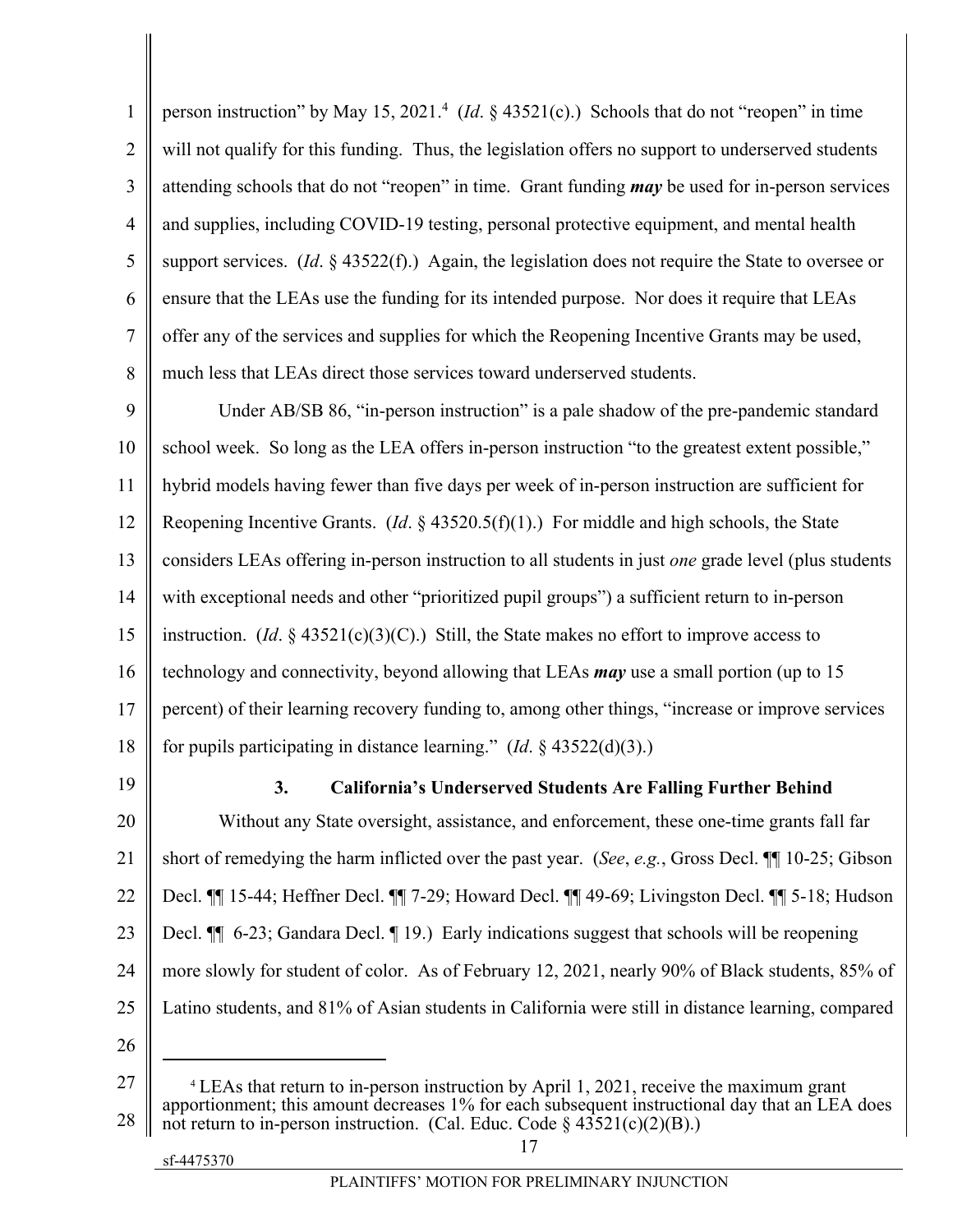1  $\overline{2}$ 3 4 5 with 64% of white students. (Ex. 16 at 2.) According to the Los Angeles Times, there are only four communities in Los Angeles where more than 40% of students were expected to return to inperson school, each of which is a majority white higher-income community. (Ex. 17 at 1.) In Latino-majority communities like South Gate, East Los Angeles, Pico Union, and Bell, only about 25% of students were expected to return. (*Id*.) These disparities have continued.

6 7 8 9 10 In a similar vein, the Times reported on March 22, 2021 that "[p]arents of fewer than 1 in 3 students said they are ready to send children back to Los Angeles school district campuses, a reluctance fueled by lingering health concerns as well as confusion and dissatisfaction with the in-person academic program being offered." (Ex. 18 at 1.) Children in in affluent districts "are about twice as likely" to return to campus as those in low-income districts. (*Id*. at 2.)

11

#### **4. The State Continues to Abdicate Its Constitutional Duties**

12 13 14 15 In response to the correspondence from Plaintiffs' counsel raising the State's abdication of its duties, the State has written twice attempting to defend its inaction throughout the pandemic. But both letters, particularly the State's most recent letter, confirm the State's failures to ensure that underserved students receive their constitutionally-guaranteed public education.

16 17 18 19 20 The State's October 13, 2020 letter focuses on its one-time funding of \$5.3 billion for the LEAs. It fails to show that the State is developing a systematic mechanism to ensure that (i) the LEAs' remote learning plans meet any standard; (ii) the LEAs consult parents and community organizations in developing those plans; (iii) the LEAs enforce those plans; and (iv) the LEAs be held accountable for failures to adequately implement remote learning programs. (*See* Ex. 19.)

21 22 23 24 25 26 The State's April 21, 2021 letter, which purports to identify "numerous developments since Plaintiffs filed their complaint," says little more. (Ex. 20 at 1-2.) The State points to increased state and federal funding for the LEAs, but ignores the reality that underserved students still suffer profound inequities. The State still provides no plans for how itself will provide the necessary oversight, assistance, and enforcement to guarantee an equal and free education for all children. The following discussions in the State's letter highlight its ongoing failures:

18 27 28 **State Funding for LEAs**: The State attempts to defend its failures by pointing to its increased funding to LEAs through the 2020 Budget Act and AB/SB 86. (Ex. 20 at 6-7.) But, as

sf-4475370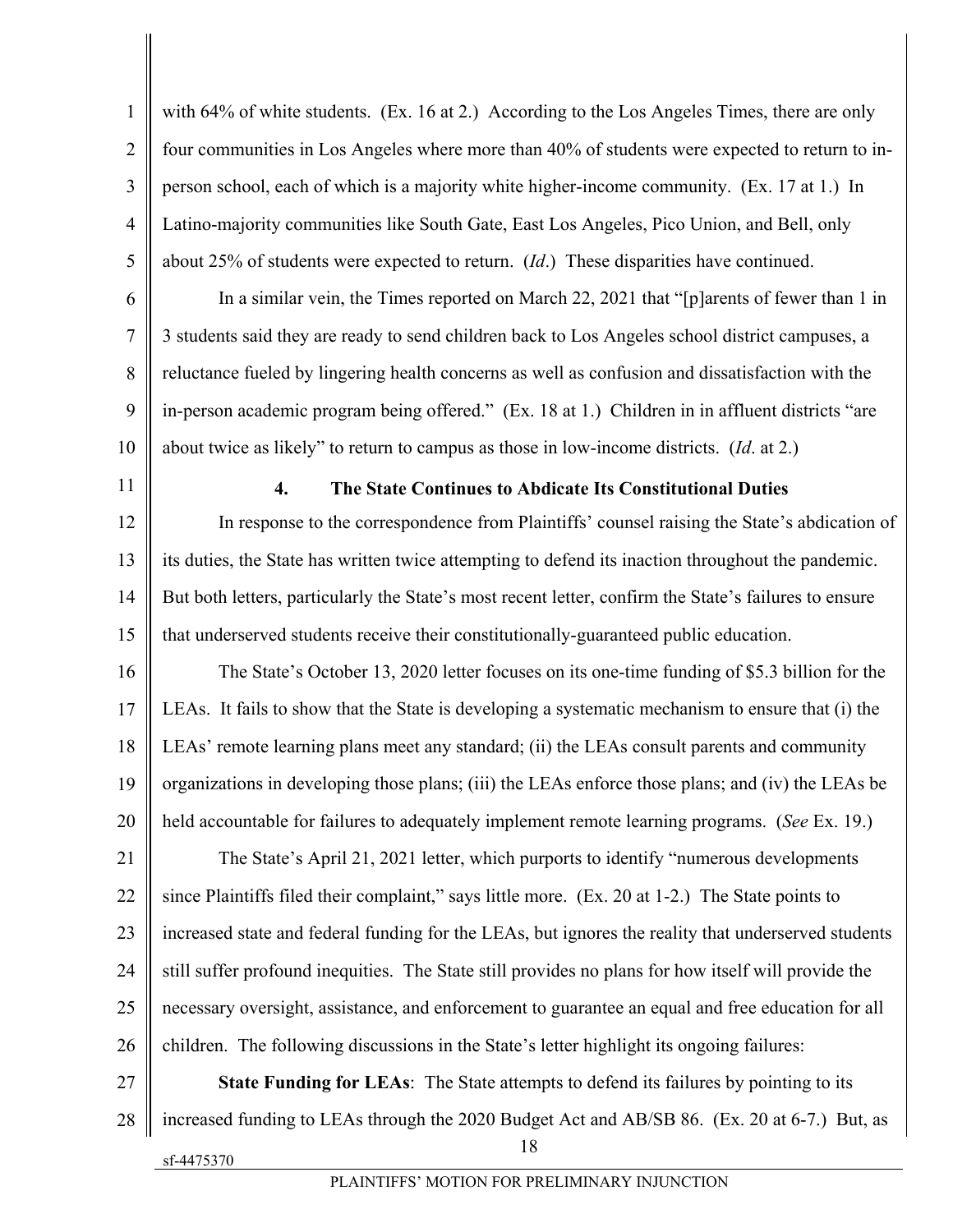discussed above, the State does not—and cannot—point to any oversight, assistance, and enforcement it has implemented in connection with this funding. These dollars by themselves fail to satisfy the State's duties to ensure an equal and free education for underserved students.

**Federal Funding**: The State similarly cites a recent influx of federal dollars as proof that the State has not failed its underserved students during the pandemic. (Ex. 20 at 7.) The federal government providing supplemental funding to California public schools, however, has no bearing on whether the State has fulfilled its constitutional duties to underserved students.

8 9 10 11 12 13 14 **School Reopening**: The State points to the facts that OUSD and LAUSD have developed reopening plans, entered into new memoranda of understanding with teachers' unions, and begun the process of reopening. (Ex. 20 at 4-5.) But as illustrated in the reality playing out throughout the state, "reopening" does not mean a return to full-day, all-week, in-person instruction for most students. (*See supra* Section I(C).) Rather, the State has set a low bar for what it calls "reopening," largely leaving it to LEAs to decide what "reopened" looks like, and leaving parents and teachers on their own to accommodate complex hybrid learning arrangements.

15 16 17 18 19 20 **Initiatives to Address the Digital Divide**: The State's letter also describes programs at the state- and LEA-level aimed at closing the digital divide. (Ex. 20 at 11-12.) The State does not dispute that the digital divide still exists. Further, the State does not claim to have any idea how many students are still lacking the devices and connectivity for effective remote learning. Nor does the State appear to have any plans to determine the extent of these needs or any interest in learning more about the needs of Student Plaintiffs and other underserved students.

19 21 22 23 24 25 26 27 28 **School Districts' Actions**: Finally, the State describes many of the initiatives that the LEAs themselves—including LAUSD and OUSD—have implemented or planned to address the digital divide, learning loss, and mental health of their students. (Ex. 20 at 7-12.) Plaintiffs appreciate the efforts of many school districts during the pandemic. The examples that the State provides, however, do not show that the State is meeting its constitutional duties or to provide any sort of snapshot of underserved students across the State. The State must step up to the plate. In sum, the State's latest letter—focused almost exclusively on funding and LEA-level initiatives—highlights the State's enormous blind spot as to what is needed to remedy the State's

sf-4475370

1

 $\overline{2}$ 

3

4

5

6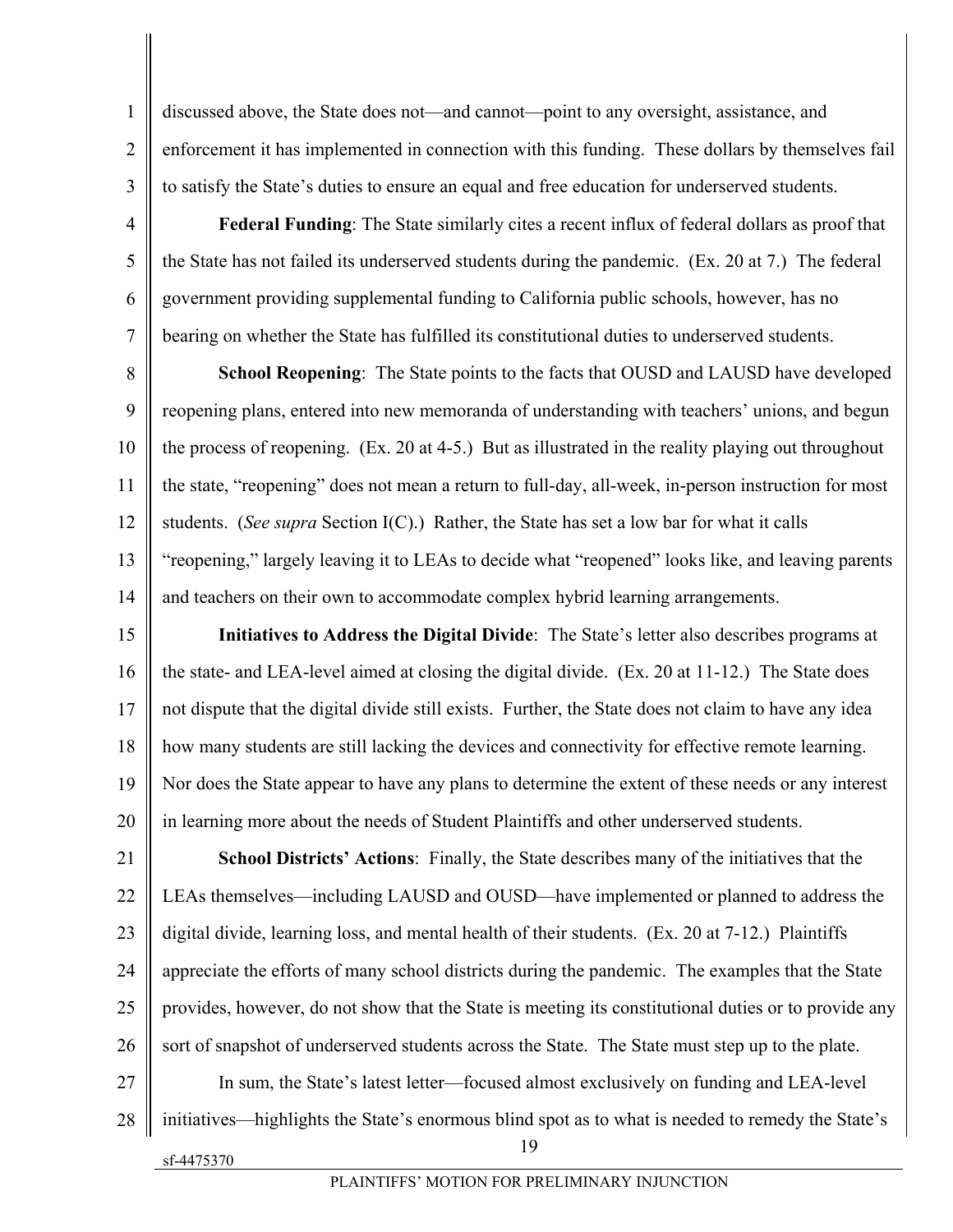ongoing failures to its underserved students. California's students need oversight, assistance, and enforcement from the State. Anything less is not enough.

3

1

 $\overline{2}$ 

# **II. LEGAL STANDARD**

4 5 6 7 8 9 10 11 12 In deciding whether to issue a preliminary injunction, courts weigh the following factors: (1) the plaintiff "is likely to succeed on the merits; (2) the plaintiff "is likely to suffer irreparable harm in the absence of preliminary relief"; (3) "the balance of equities tips in [the plaintiff's] favor"; and (4) "particularly where public harm is implicated, 'that an injunction is in the public interest.'" *See People v. Uber Techs., Inc.*, 56 Cal. App. 5th 266, 272 (2020) (citing *Winter v. Nat. Res. Def. Council, Inc.*, 555 U.S. 7, 20 (2008)). *See also Butt v. State of California*, 4 Cal. 4th 668, 677-78 (1992). In addition, in fashioning a remedy, a court should "strive for the least disruptive remedy adequate to its legitimate task" and tailor it to the harm at issue. *Uber Techs*, 56 Cal. App. 5th at 313 (citing *Butt* 4 Cal.4th at 695-96).

13 14 15 16 17 18 19 As shown below, a preliminary injunction is warranted. First, Plaintiffs are likely to prove that Defendants have violated the equal protection and free school guarantee of the California Constitution. Second, Plaintiffs have suffered and will continue to suffer interim, irreparable harm in the form of continued learning loss and mental health decline absent preliminary injunctive relief. Third, the balance of equities heavily favors entry of a preliminary injunction. Fourth, granting the preliminary injunction is in the public interest. Finally, Plaintiffs' requested injunctive relief is no broader than necessary.

20

# **III. ARGUMENT**

sf-4475370 20 21 22 23 24 25 26 27 28 "Public education is an obligation which the State assumed by the adoption of the Constitution." *Butt*, 4 Cal. 4th at 680. "Local districts are the State's agents for local operation of the common school system, and the State's ultimate responsibility for public education cannot be delegated to any other entity." *Id*. at 681 (citations omitted). "[T]he California Constitution makes public education uniquely a fundamental concern of the State and prohibits maintenance and operation of the common public school system in a way which denies basic educational equality to the students of particular districts." *Id*. at 685. Defendants bear the "ultimate authority and responsibility to ensure" that public schools provides basic equality of educational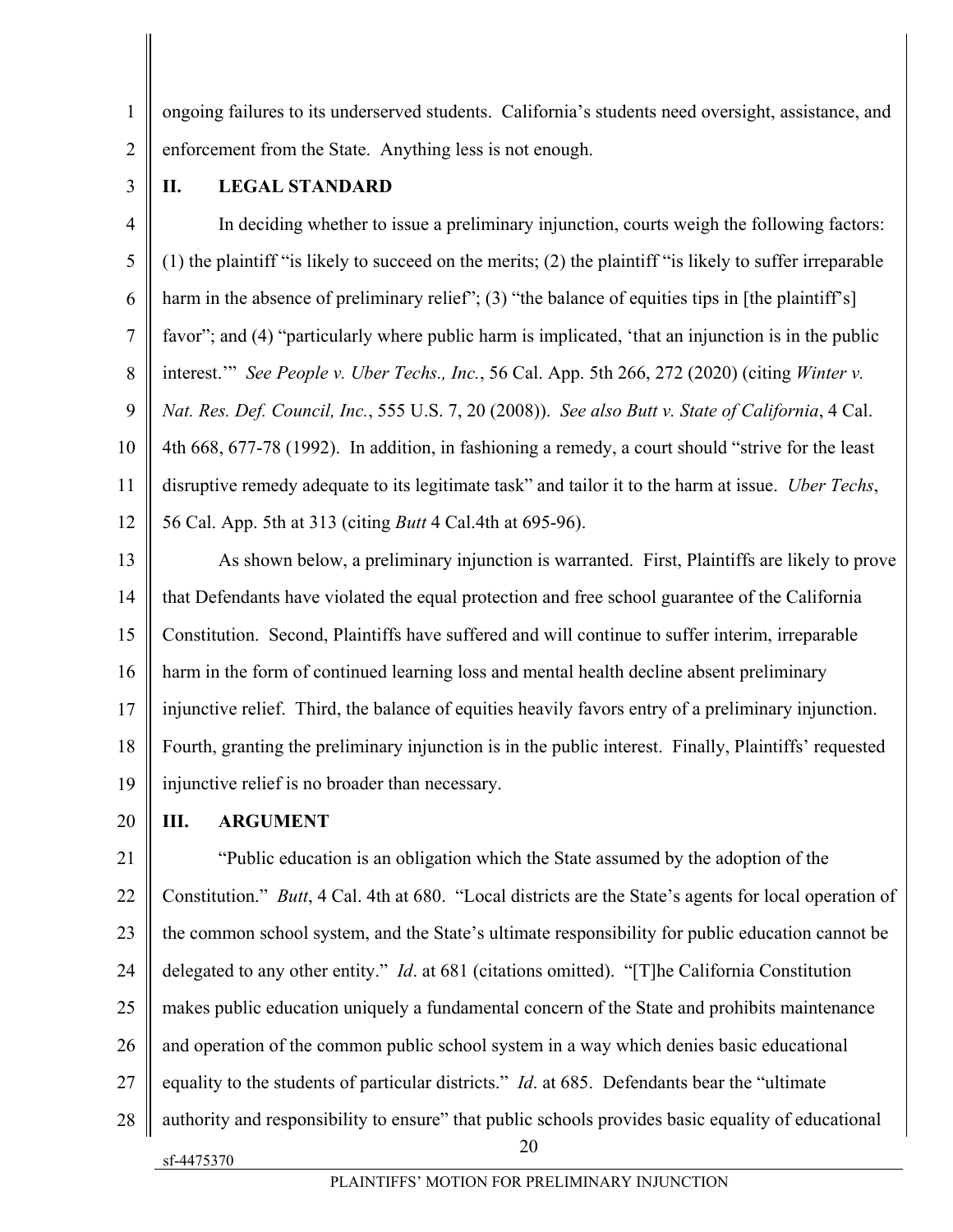1  $\overline{2}$ 3 4 opportunity." *Id*. When a school or local district "den[ies] its students basic educational equality" and/or creates discriminatory disparities in the system of common schools, the State is obligated to intervene, "even when the discriminatory effect was not produced by the purposeful conduct of the State or its agents." *Id.* at 681, 692.

5

6

8

9

### **A. Plaintiffs Have a Strong Likelihood of Success on the Merits**

7 10 Plaintiffs are likely to succeed in proving that Defendants have violated the equal protection and free school guarantee of the California Constitution due to their failure to: (1) provide access to technology and connectivity that makes remote learning possible; (2) make a concrete plan to identify and compensate for learning loss; and (3) secure the mental health supports such that the underserved students are able to learn.

11

# **1. Defendants Violate California Constitution's Equal Protection Clause**

12 13 14 15 16 17 18 19 20 21 22 23 24 25 26 The right to an education in California is a "fundamental interest." *Serrano v. Priest*, 18 Cal. 3d 728, 767-68 (1976) ("*Serrano I*"); *see also O'Connell v. Super. Ct*., 141 Cal. App. 4th 1452, 1482, 1465 (2006) ("[A]ll California children should have equal access to a public education system that will teach them the skills they need to succeed as productive members of modern society"). In considering the California Constitution's protection of the fundamental right to equal education, the Supreme Court has emphasized that a core purpose of education is to "bring together members of different racial and cultural groups." *Hartzell v. Connell*, 35 Cal.3d 899, 908 (1984). Equal access to education is especially important for the poor: "Education holds out a 'bright hope' for the 'poor and oppressed' to participate fully in the economic life of American society," and is "an essential step" in achieving "economic self-sufficiency." *Id*. (citations omitted); *Serrano v. Priest*, 5 Cal. 3d 584, 605 (1971) ("*Serrano II*"). The fundamental right to a basic education is denied when the State's common school system denies its students of an education "basically equivalent to that provided elsewhere throughout the State." *Butt*, 4 Cal. 4th at 685. A student's education is not "basically equivalent" when "the actual quality of the [school's] program, viewed as a whole, falls fundamentally below

27 prevailing statewide standards," thereby demonstrating "a real and appreciable impact on the

- 28 affected students' fundamental California right to basic educational equality." *Id.* at 686-88.
	- sf-4475370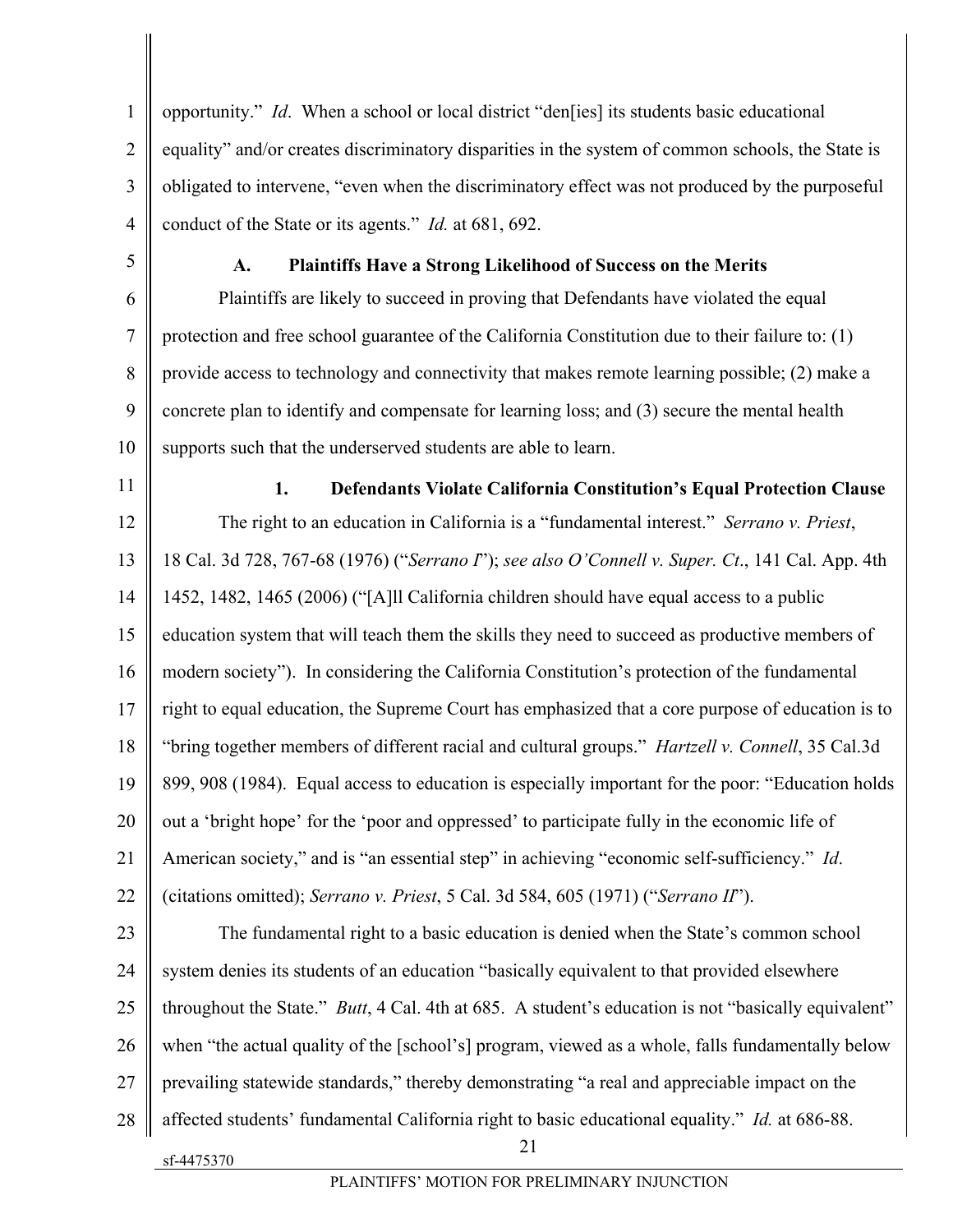"The State is the entity with ultimate responsibility for equal operation of the common school system." *Id.* at 692. Accordingly, the State is obligated to intervene "unless the State can demonstrate a compelling reason for failing to do so." *Id*.

1

 $\overline{2}$ 

3

4 5 6 7 8 9 10 11 12 13 14 15 16 17 18 19 20 21 22 23 24 25 The State's continued failures to provide adequate resources for remote learning, secure mental health support, and compensate learning loss have denied underserved students, including Student Plaintiffs, their fundamental right to an education. These students are facing learning loss on an order of magnitude even greater than what the Supreme Court found unconstitutional in *Butt*. *See id.* at 676 (affirming a preliminary injunction to keep schools open despite a severe financial crisis caused by fiscal mismanagement). In *Butt*, the Supreme Court held that the constitutional violation resulting from school closure derived from the "real and appreciable impact on the affected students' fundamental California right to basic educational equality," including the loss of "instruction in phonics, reading comprehension, creative writing, handwriting skills, . . . all necessary for advancement to the second grade." *Id.* at 687-88 & n. 16. When inequity in education has a substantially disparate impact on students of color, causing *de facto* segregation, it deprives such students of an equal educational opportunity. *Collins v. Thurmond*, 41 Cal. App. 5th 879, 898-99 (2019) ("[R]acial segregation of any kind in school harms students by depriving them of an equal educational opportunity."). The California Constitution's equal protection clause prohibits the State from adopting a policy that "has a substantial disparate impact on the minority children of its schools, causing de facto segregation of the schools," that has "an appreciable impact to a district's educational quality," and where "no action is taken to correct that policy when its impacts are identified." *Id.* at 896–97. "[I]t is reasonable to conclude that students of a district subject to de facto racial segregation due to racially discriminatory disciplinary practices are receiving an education that is fundamentally below the standards provided elsewhere throughout the state where the legal proscriptions on such discriminatory practices are being enforced." *Id.* at 898–99.

sf-4475370 22 26 27 28 Plaintiffs have a strong likelihood of success on their claim that Defendants violate the California Constitution's guarantees of equal protection on the basis of wealth and race for each of the following reasons: (a) Defendants' conduct has had a substantially disparate impact on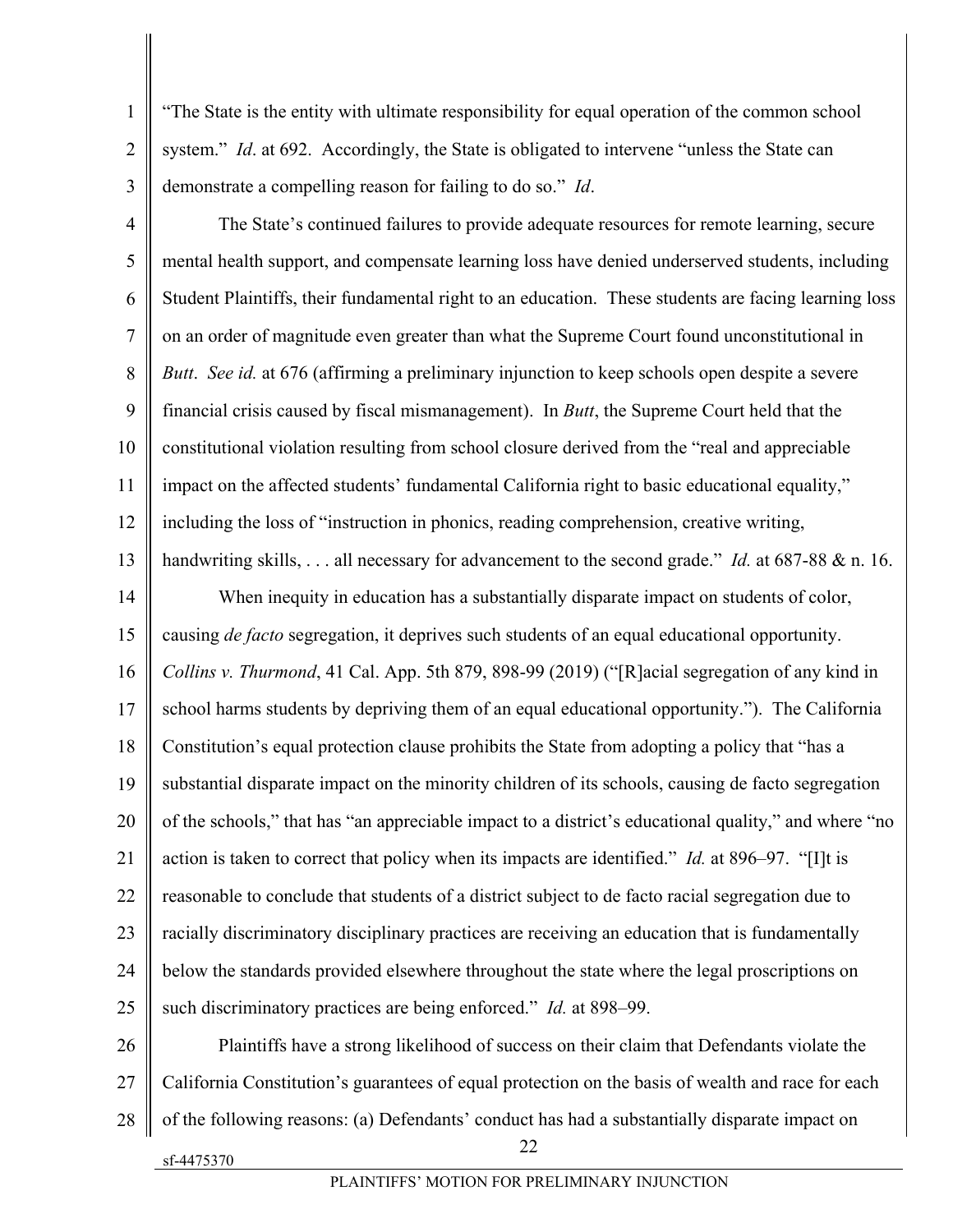| 1              | underserved students, causing <i>de facto</i> racial segregation; (b) the education that the underserved                      |
|----------------|-------------------------------------------------------------------------------------------------------------------------------|
| $\overline{2}$ | students are receiving falls fundamentally below prevailing statewide standards; and (c)                                      |
| 3              | Defendants can demonstrate no compelling interest for their failure to intervene.                                             |
| $\overline{4}$ | Defendants' conduct has had a substantially disparate impact<br>a.<br>on underserved students.                                |
| 5              | California's implementation of remote learning and plans for a return to in-person                                            |
| 6              | instruction have had and continue to have a substantially disparate impact on underserved                                     |
| 7              | students, such that it is causing <i>de facto</i> racial segregation in the administration of education. See                  |
| 8              | Collins, 41 Cal. App. 5th at 896-97. The State's response to education during COVID-19 has                                    |
| 9              | directly and disproportionately impacted underserved students, including Student Plaintiffs.                                  |
| 10             | Widely disparate access to educational opportunities and digital resources have left these students                           |
| 11             | further behind, as they face the following significant obstacles during remote learning and                                   |
| 12             | looking ahead to transitioning back to in-person instruction: (i) the digital divide; (ii) substantial                        |
| 13             | learning loss; and (iii) inadequate mental health supports.                                                                   |
| 14<br>15       | The digital divide is causing <i>de facto</i> segregation<br>(i)<br>in California's public schools.                           |
| 16             | As discussed above, the digital divide still exists and the State does not dispute that. (See                                 |
| 17             | supra Sections I(A)(1), I(E)(4).) The lack of access to technology or the Internet continues to be                            |
| 18             | a barrier to effective learning, particularly for underserved students. (Id.; see also Ex. 4 at 1-2.)                         |
| 19             | Even underserved students who are provided with devices and connectivity still struggle to learn                              |
| 20             | due to lack of technical training and support for students and their parents in accessing the remote                          |
| 21             | learning platforms. (See supra Sections I(A)(1), I(A)(2).)                                                                    |
| 22             | (ii)<br>Underserved students are suffering significantly                                                                      |
| 23             | more learning loss than their peers.<br>Inadequate Live Remote Instruction. Due to the State's failures, underserved students |
| 24             |                                                                                                                               |
| 25             | have received less live remote instruction than their peers. (See supra Section I(A)(2)(a).)                                  |
| 26             | Students from high-income families have received one more hour of live instruction per week on                                |
| 27             | average than students in low-income families. (Howard Decl. ¶46.) Black and Latinx students                                   |
| 28             | are twice as likely as their white peers to have had no contact with their teachers, and are three to                         |
|                | 23                                                                                                                            |

sf-4475370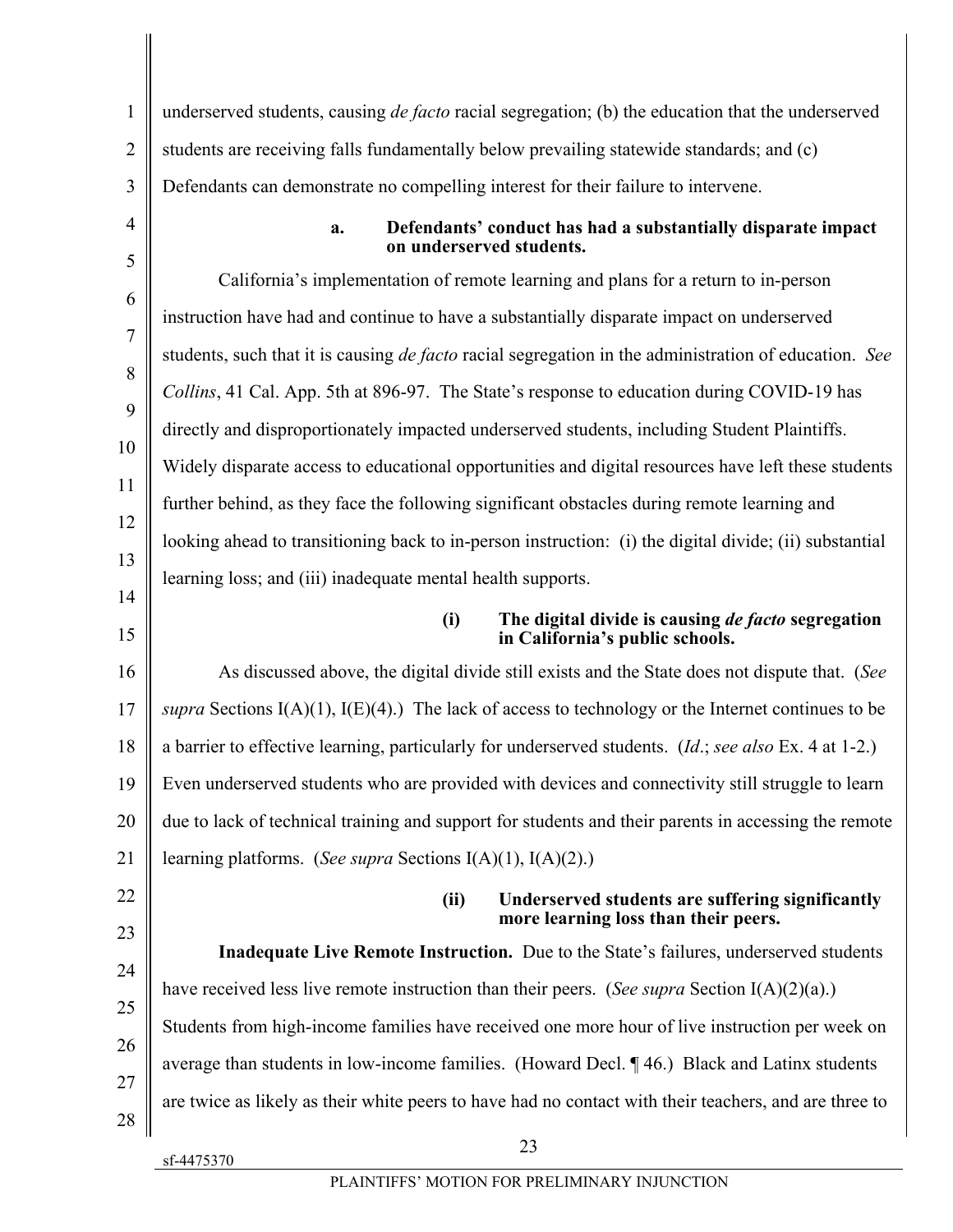1

6 7

8

9

10

11

**Failure to Address Learning Challenges Due to Poverty.** Challenges associated with poverty and racism compound the learning loss that underserved students have suffered. (*See supra* Section I(A)(2)(a).) Only 1 in 3 families are able to provide their children with a quiet, distraction-free learning environment. (Ex. 26 at 11.) As a result, students cannot learn content and skills as easily as they would in school. (Howard Decl. ¶ 31; Bishop Decl. ¶ 25.)

six percentage points less likely than their white peers to be receiving consistent live instruction.

(Ex. 27 at 4-5.) Almost 40% of Black students received no live contact. (Howard Decl. ¶ 46.)

Despite schools beginning to transition back to what the State considers "in-person

instruction" under AB/SB 86, most LEAs are still relying on a hybrid model. (*See supra* Section

I(C).) Thus, issues with inadequate live instruction and other problems related to the digital

divide pervade, despite the State's "plan" for reopening.

12 13 14 15 16 17 18 19 Parent involvement also is an important aspect of remote learning, where parents have to fill in the gaps of reduced school resources and assist their children. More than half of lowincome households are unable to spend more than four hours per week on average helping their children with remote learning, compared with more than seven hours per week for high-income parents. (Howard Decl. ¶ 47.) Similarly, parents in white households are able to spend two more hours per week on average helping with schoolwork than Latinx families. (Howard Decl. 147.) 88% of teachers in LAUSD reported that the lack of adult support at home is a serious obstacle in distance learning. (Ex. 25 at 6; *see also* Howard Decl. ¶ 47; *supra* Section I(A)(1).)

20 21 22 23 24 25 26 27 **Inability to compensate learning loss.** Unlike higher income families, underserved students are unable to compensate learning loss by hiring private tutors or creating their own online learning communities. (Howard Decl. ¶ 47.) Although AB/SB 86 provides funding to LEAs meeting certain criteria, the legislation lacks any (i) actual plan for learning recovery, (ii) any system for ensuring that all students obtain technology and training for themselves or their families essential to accessing remote learning, necessary mental health supports, and (iii) benchmarks to measure LEAs' success with learning recovery efforts so as to remediate losses suffered, or any oversight for future accountability. (*See supra* Section I(E)(1)-(2).)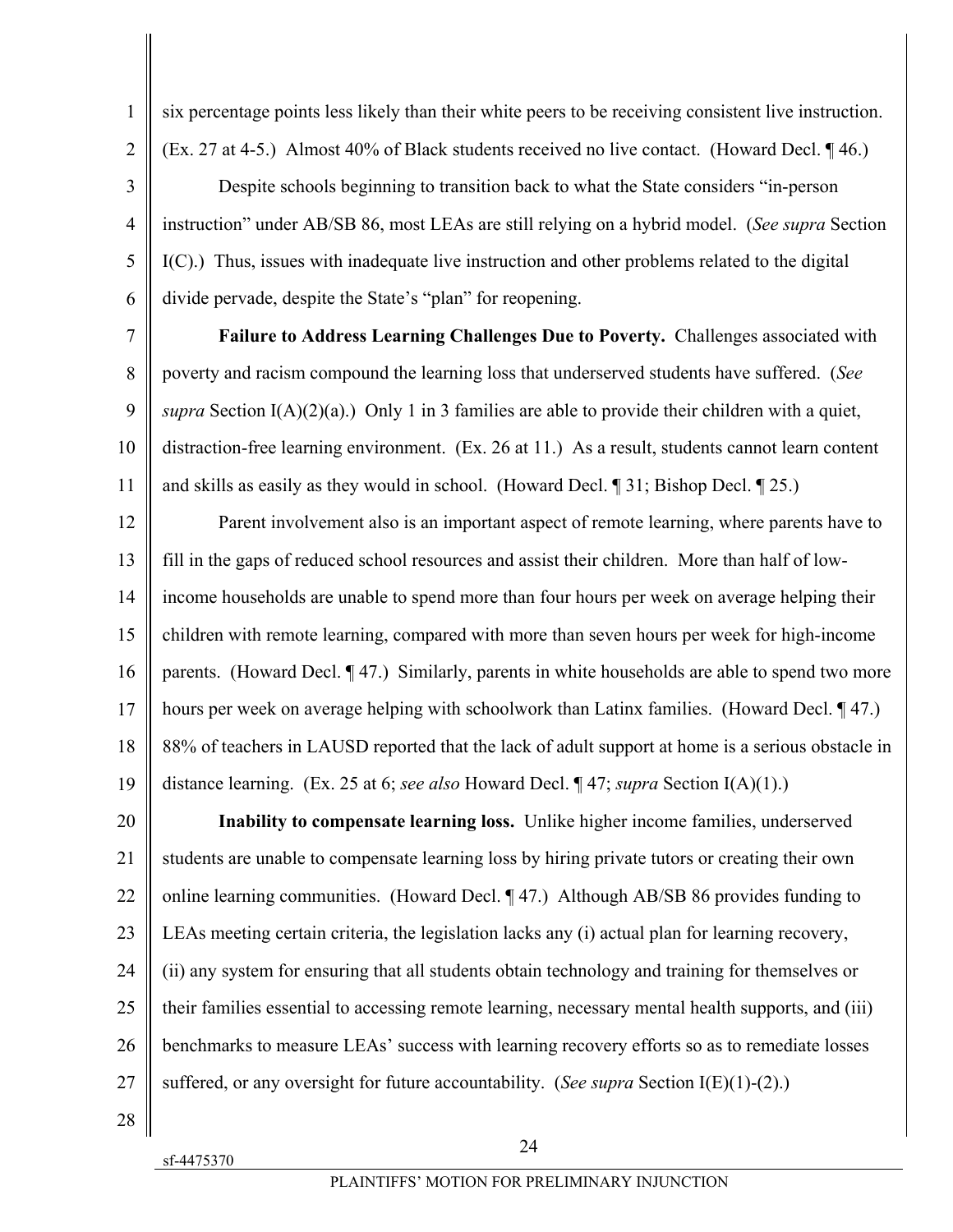#### **(iii) The lack of mental health supports further disadvantages underserved students.**

|                | uisau vaniages unuel sel veu stuuents                                                                   |
|----------------|---------------------------------------------------------------------------------------------------------|
| $\overline{2}$ | Before the pandemic, school was the primary place for children to receive mental                        |
| 3              | healthcare, whether through counselors, social workers, or therapy. (Biel Decl. 15; King Decl.          |
| $\overline{4}$ | ¶[14-8; Saleem Decl. ¶[21-27.) While some schools have provided these services virtually,               |
| 5              | many children have lost all or most of their access to vital mental health supports and services.       |
| 6              | (Biel Decl. ¶ 7; Willard Decl. ¶ 5; Rappaport Decl. ¶¶ 15-16.) As a result, students are                |
| 7              | experiencing more anxiety and depression. (Biel Decl. $\P$ 8.) The rates of emergency room visits       |
| 8              | for self-injury, suicidal thinking, and anxiety have increased significantly during the COVID-19        |
| 9              | pandemic. (Biel Decl. ¶ 9; Willard Decl. ¶[4, 6; Rappaport Decl. ¶[11-14, 17.) From mid-                |
| 10             | March to October 2020, the proportion of mental health-related emergency department visits              |
| 11             | increased a staggering 24% among children 5-11 years old and 31% among adolescents 12-17                |
| 12             | years old as compared to the same period in 2019. (Biel Decl. 19.) Tragically, youth seeking            |
| 13             | care in emergency departments presented with an increased risk of suicide as compared to the            |
| 14             | previous year. (Id.; see also Willard Decl. ¶ 4; Rappaport Decl. ¶ 12.)                                 |
| 15             | Due to the State's failure, underserved students do not have the mental health support that             |
| 16             | they need to learn. (See supra Section $I(A)(3)$ .) They are severely at risk for disengagement and     |
| 17             | distancing from schools, including chronic absenteeism, which exacerbates the learning gaps for         |
| 18             | underserved students. (Biel Decl. ¶¶ 28-29; Himelstein Decl. ¶¶ 16-18; Saleem Decl. ¶¶ 9-20, 37;        |
| 19             | King Decl. $\P$ 9, 11; Rappaport Decl. $\P$ 7-10.) Many of them need intensive academic and             |
| 20             | social-emotional support to make up for lost time. (Biel Decl. ¶ 4; Saleem Decl. ¶ 34; King Decl.       |
| 21             | 11 9-12; Willard Decl. 11 9-12.) Although the long-term effects are not yet fully known, it is          |
| 22             | reasonably foreseeable that many adolescents will drop out, choose alternative life paths that do       |
| 23             | not include high school or higher education, and suffer increased mental health problems. (Biel         |
| 24             | Decl. $\P$ 28-29; Saleem Decl. $\P$ 37; Gandara Decl. $\P$ 14.) This is especially true for underserved |
| 25             | students. (Biel Decl. ¶ 30; Himelstein Decl. ¶ 17-18; Saleem Decl. ¶ 28-37.)                            |
| 26             | b.<br>The education that underserved students are receiving falls                                       |
| 27             | fundamentally below prevailing statewide standards.                                                     |
| 28             | The discriminatory effects of the State's remote learning on underserved students,<br>25                |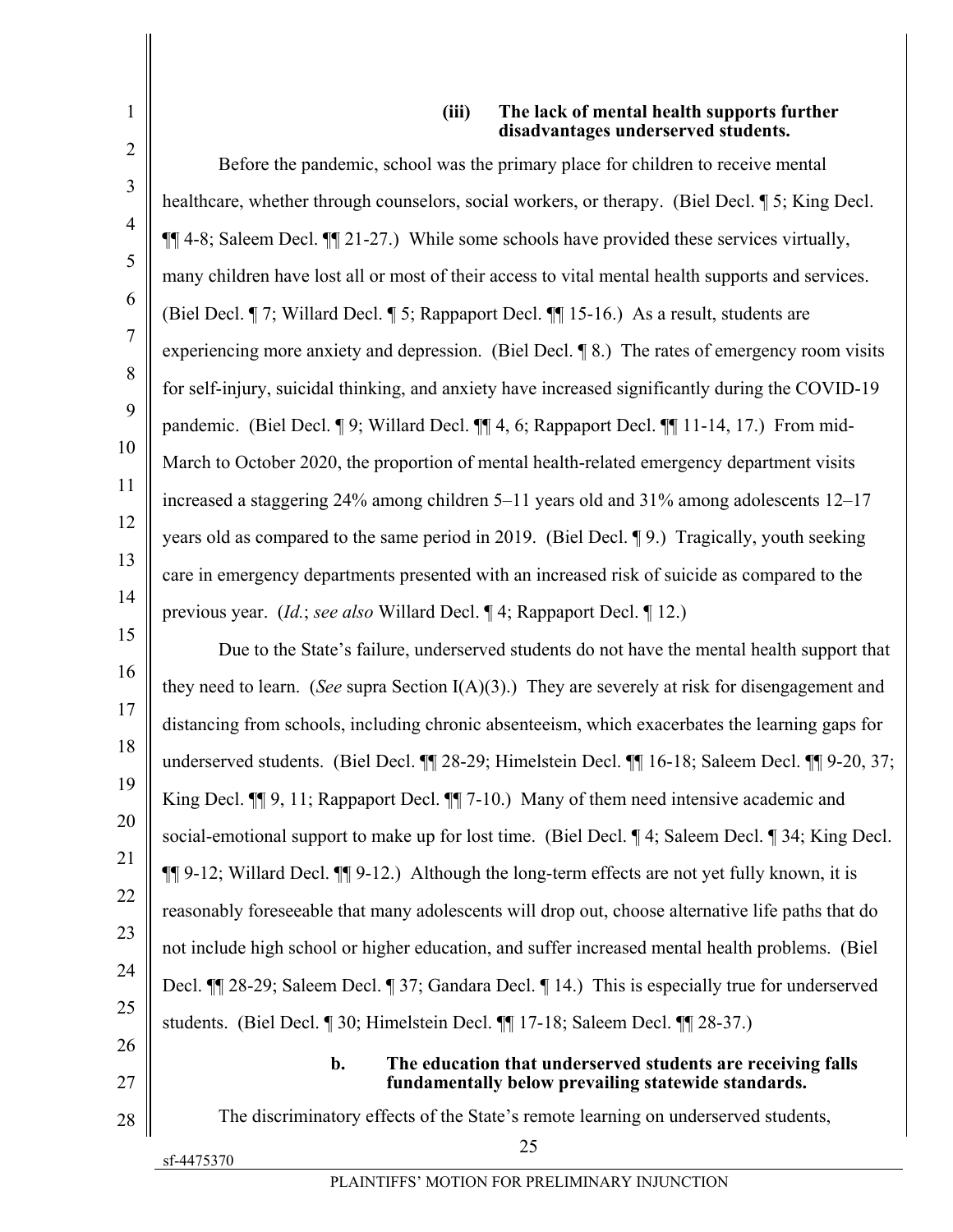1  $\overline{2}$ 3 4 including Student Plaintiffs, have deprived these students of anything approaching a "basically equivalent" education. *See Collins*, 41 Cal. App. 5th at 898 (applying *Butt*, 4 Cal. 4th at 687-88). The education that underserved students have received "falls fundamentally below prevailing statewide standards." *Butt*, 4 Cal. 4th at 686-87; *Collins*, 41 Cal. App. 5th at 898.

5 6 7 8 9 10 For example, the education that underserved students have received falls fundamentally below the prevailing statewide standards because it fails to (1) provide a daily minimum duration of live instruction; (2) ensure sufficient connectivity and devices adequate to participate in remote learning; (3) secure academic and mental health supports for students who need them; and (4) deliver an education that is at a level of quality and intellectual challenge substantially equivalent to in-person instruction. (*See supra* Sections I(A)-(D).) *See* Cal. Educ. Code §§ 43500 *et seq*.

11 12 13 14 15 16 17 18 19 Due to the State's failures to ensure equal education, underserved students like Student Plaintiffs have suffered significant learning loss compared to their peers, *i.e*., failure to learn content and skills that they typically would be. (*See id.* at  $I(A)(2)(a)$ ,  $III(A)(1)(a)(ii)$ .) They have received significantly less live remote instruction time than other students. For example, lowincome and Black students received only 2.6 and 2.4 hours per week of live instruction, respectively, compared with 3 hours for all students. (Ex. 21 at 3.) The lost live instruction time not only negatively impacts students' test scores, but also their social and emotional outcomes. (Howard Decl. ¶ 32.) By the end of the 2021 school year, students of color are likely to lose *seven more months* of learning compared to white students. (Ex. 8 at 1; *see also* Ex. 27 at 1.)

20 21

## **c. Defendants cannot demonstrate a compelling reason for their failure to intervene.**

22 23 24 25 26 27 28 Because education is a fundamental interest in California, denials of basic educational equality are subject to strict scrutiny. *Butt*, 4 Cal. 4th at 692. The State's failures have denied underserved students basic educational equality, a denial that both creates and exacerbates discriminatory disparities in the system of common schools. Defendants are obliged to intervene "even when the discriminatory effect was not produced by the purposeful conduct of the State or its agents," unless the State can demonstrate a compelling reason for failing to do so. *Id.* at 681, 692 (holding the State bears the "ultimate authority and responsibility to ensure that its district-

sf-4475370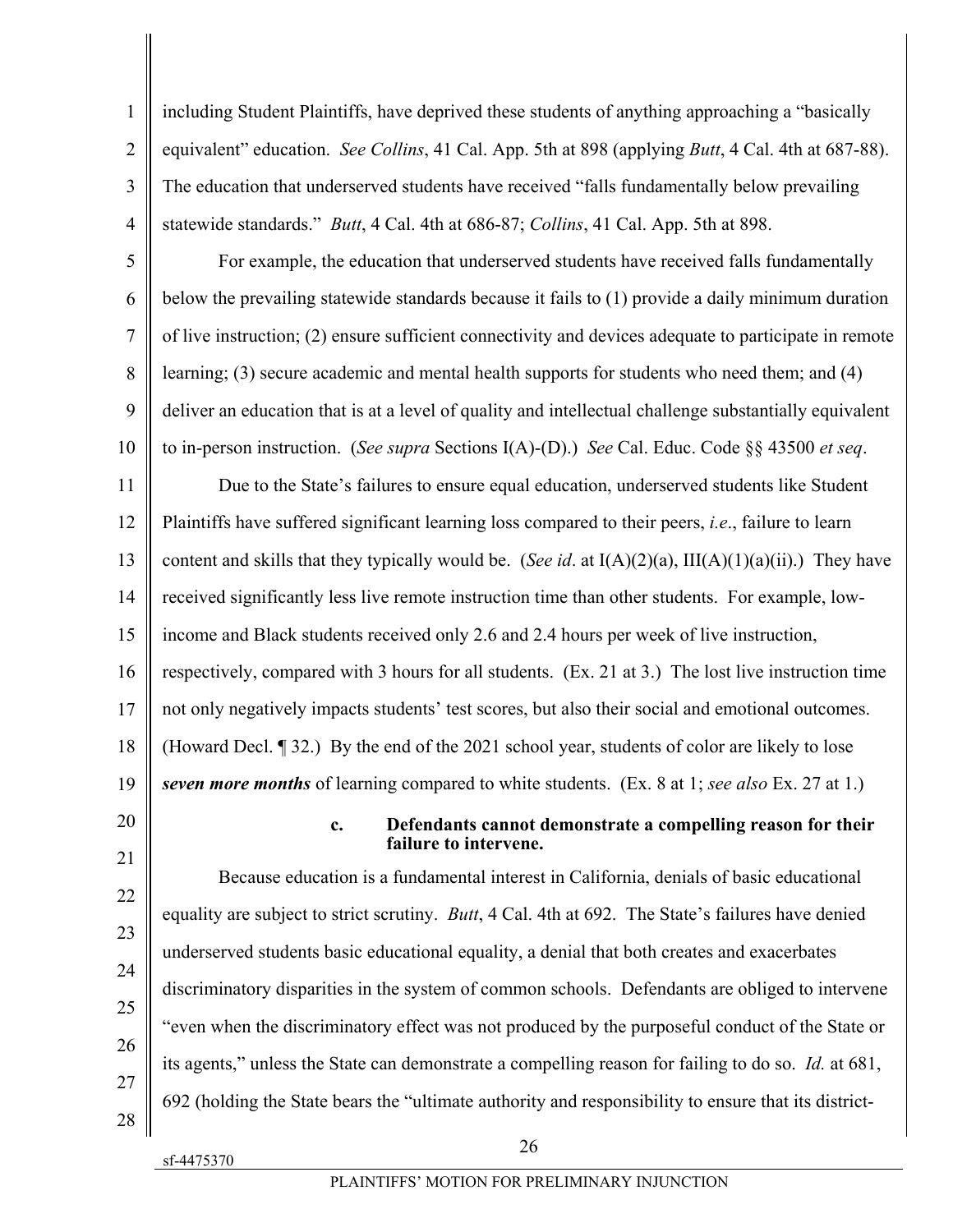based system of common schools provides basic equality of educational opportunity").

4 Despite its knowledge of pre-pandemic educational disparities, the State has nevertheless diverted all responsibility to the LEAs without providing support and oversight that the crisis demands. The State's letters confirms its failure to take sufficient steps to ensure that underserved students receive their constitutionally-guaranteed public education. (*See supra* Section I(E)(4).) The State still does not commit to ensuring that underserved students receive their constitutionally-guaranteed education. Its letters do not mention Student Plaintiffs, inquire after their educational well-being, or offer any reassurance that what they need is coming.

9 10 11 12 13 14 15 16 The State does not dispute that it has a constitutional duty to guarantee an equal and free education. Nor does the State dispute that (1) all students in California who still participate in remote learning should have access to technology and connectivity; (2) students who have suffered learning loss should receive compensatory education; and (3) students should receive adequate mental health support. Yet the State continues to abdicate its duties to ensure that all of the above happens. Without oversight, assistance, and enforcement, the one-time grants that the State has provided LEAs (*supra* Section I(E)(1)-(2)) fall far short of remedying the harm inflicted over the past year, particularly with respect to the digital divide, learning loss, and mental health.

27 17 18 19 20 21 22 23 24 25 26 27 28 Defendants cannot demonstrate any justification for their failure to ensure basic educational equality, let alone a compelling state interest. *See, e.g.*, *Butt*, 4 Cal. 4th at 704 (rejecting the State's argument that "[l]ocal control of public schools" was a compelling interest such that it was not required to intervene). Defendants cannot demonstrate a compelling interest for their failure to ensure that all students have access to devices, connectivity, and technical support, all of which are strongly correlated with the number of live education hours that students receive. Given the ongoing prominence of remote learning for underserved students, the lack of sufficient devices and connectivity for distance learning among these students translates directly into a lack of basic education. An August 2020 white paper by the Learning Policy Institute ("LPI Report") sets ten priorities for schools in the wake of the pandemic; "Priority 1" is to "Close the Digital Divide." (Ex. 1 at 5-9; *see also* Ex. 29; Burch Decl. ¶ 20-26.) To date, the State still has not fulfilled its duty to close the digital divide. (Burch Decl. ¶ 20-26.)

sf-4475370

1

2

3

5

6

7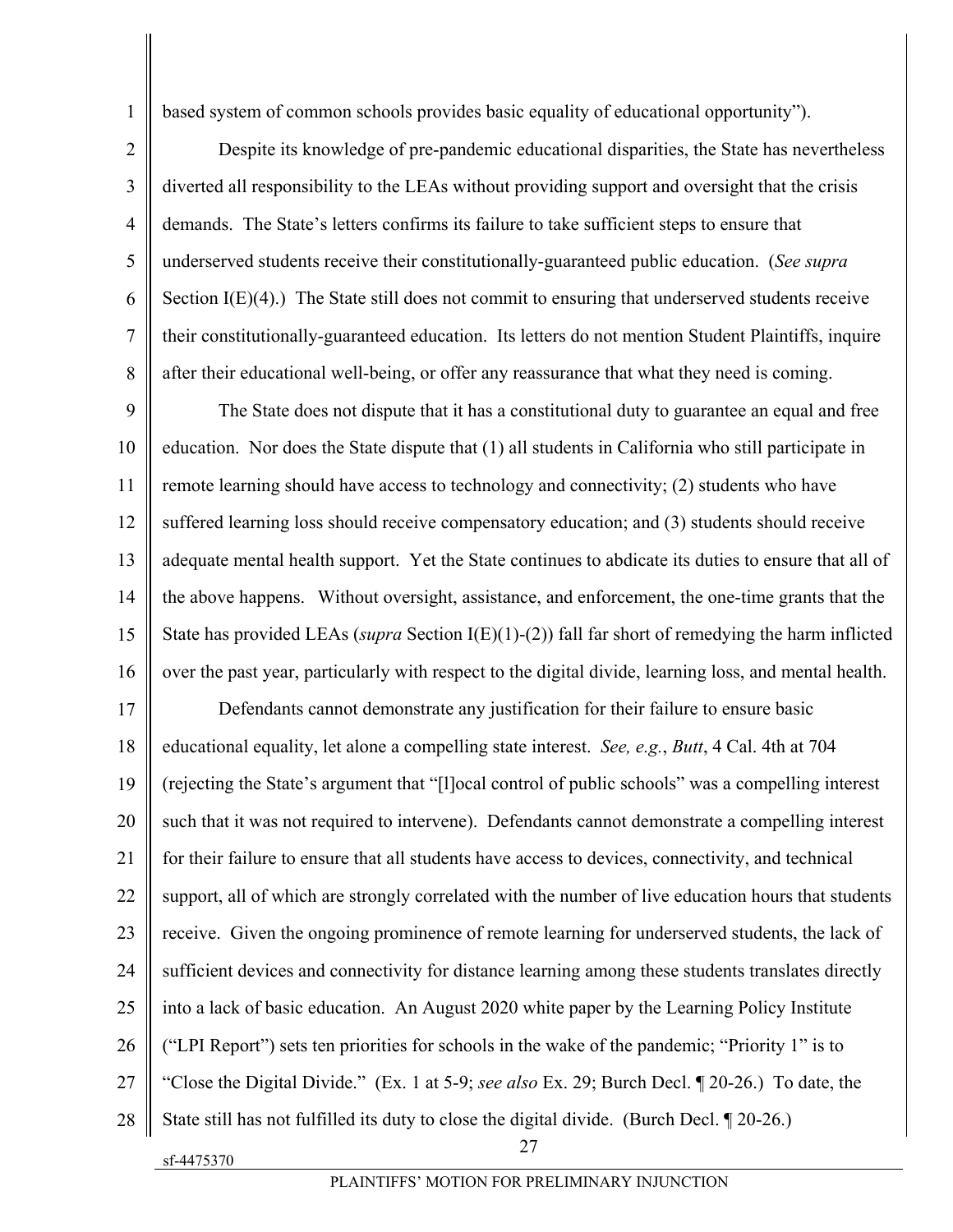1  $\overline{2}$ 3 4 5 6 7 8 9 10 Defendants also cannot demonstrate a compelling interest for their failure to ensure remediation of the learning loss and associated mental health issues that underserved students have faced. The State has engaged in no systematic planning to catch up students who have lost precious months of education due to its failure to undertake reasonable measures to ensure basic educational equality. Similarly, the State has engaged in no systematic effort to help students overcome the mental health issues that are keeping them from learning (and which inadequate remote learning programs contributed to in the first place). The State has not signaled what, if anything, it intends to do to ensure remediation of the consequences of the pandemic as exacerbated by the State's inaction. This is true even though officers charged constitutionally to do so are aware that these students have received education in name only, if that, for over a year.

11

#### **2. Defendants Violate California Constitution's Free School Guarantee**

12 13 14 15 16 17 18 19 20 The California Constitution gives all California students the right to learn in a "system of common schools by which a *free school* shall be kept up and supported" such that students may learn and receive the "diffusion of knowledge and intelligence . . . essential to the preservation of the[ir] rights and liberties." Cal. Const. art. IX, §§ 1, 5 (emphasis added). The Free School Guarantee imposes on Defendants the duty to provide underserved students—including Student Plaintiffs—an education that will teach them the skills they need to succeed as productive members of modern society, and to cover all expenses for resources and activities constituting an "integral fundamental part of the elementary and secondary education" or which amount to "necessary elements of any school's activity." *Hartzell*, 35 Cal. 3d at 905 (citation omitted).

21 22 23 24 25 26 27 28 In the current environment, digital devices and connectivity constitute an "integral fundamental part" of education. (Howard Decl. ¶¶ 37, 40.) The LPI report observes: "Computers and connectivity are to today's schools what textbooks and chalkboards were to the schools of the past ." (Ex. 1 at 5; *see also* Ex. 29.) For the millions of California students unable to return to full-time, all in-person instruction, digital devices and connectivity are the only means by which to attend class and to interact with their teachers and other students. (*See supra* Section I(A)(1).) The Department of Education has acknowledged that "the California Constitution prohibits LEAs from requiring students to purchase devices or Internet access, to provide their

sf-4475370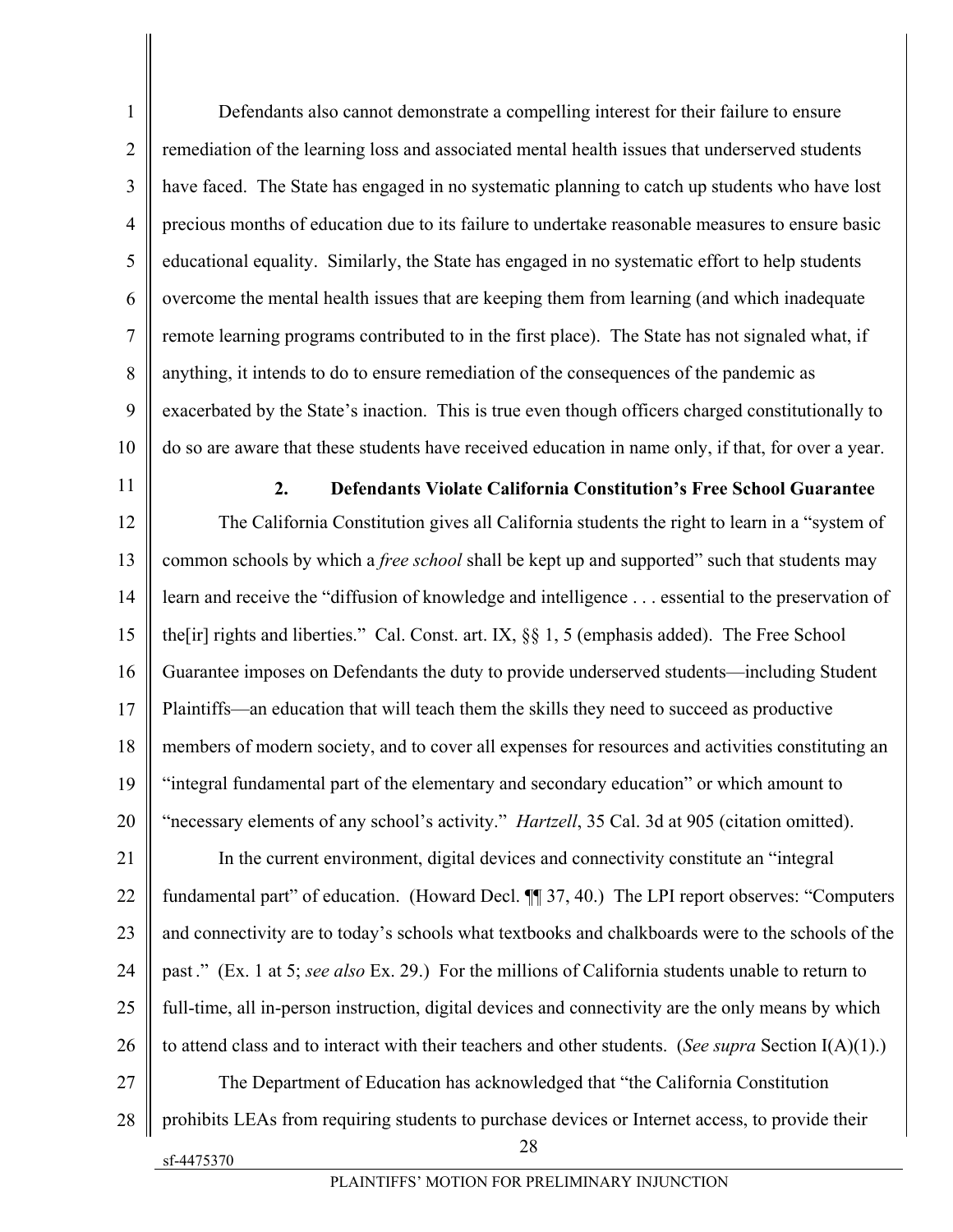1  $\overline{2}$ 3 4 5 6 own devices, or otherwise pay a fee as a condition of accessing required course materials under the free schools guarantee[.]" (Ex. 30 at 3.) Despite this, underserved students, including Student Plaintiffs, lack access to this integral fundamental part of education. They cannot effectively learn without access to technology. (Howard Decl. ¶ 40.) For example, in LAUSD, about 1 in 3 families bought a new device, like a laptop, or new Internet service, to support their children.

(*Id*.) These expenses amount to an intolerable fee as a barrier to education.

7 8 9 10 11 12 13 14 15 16 17 18 Mental health supports are likewise an integral and fundamental part of education. (Biel Decl. ¶ 27; Himelstein Decl. ¶¶ 5-15; Saleem Decl. ¶ 24.) Before the pandemic, school was the primary place that children had access to mental healthcare. (*See supra* Section III(A)(1)(a)(iii).) School-based mental health care leads to improved school attendance, lower depression, and fewer emergency room visits. (Saleem Decl. ¶ 24.) Untreated mental health issues become more severe in adolescence and negatively impact educational attainment. (*Id.*; Gandara Decl. ¶¶ 13- 14; Willard Decl. ¶ 8.) When schools closed, students lost access to these vital services, and Defendants have not stepped in to ensure necessary supports. Students are now forced to forego those supports or obtain them at their own expense. (*See supra* Section I(A)(3), III(A)(1)(a)(iii).) The California Constitution does not tolerate such a choice. *See Hartzell*, 35 Cal. 3d at 911 ("In guaranteeing 'free' public schools, article IX, section 5 fixes the precise extent of the financial burden which may be imposed on the right to an education—none.").

19

### **B. Plaintiffs Face Immediate and Irreparable Harm**

20 21 22 23 Plaintiffs will suffer interim, irreparable harm absent preliminary injunctive relief requiring Defendants to ensure equal and free education. These harms include severe and immediate academic disruption, psychological harm, and harm to students' long-term well-being arising from the inadequate remote learning.

sf-4475370 29 24 25 26 27 28 **Continued Academic Disruption.** The cumulative effects of both known and unknown opportunity gaps that the State has caused will further exacerbate disparities in achievement between at-risk students and their white and wealthier peers. (Bishop Decl. ¶¶ 49-50; *see also supra* Section I(A)(2)(b).) Research findings already show significant learning loss among vulnerable students due to inequities in remote learning. (*See supra* Section I(A)(2)(b).) In short,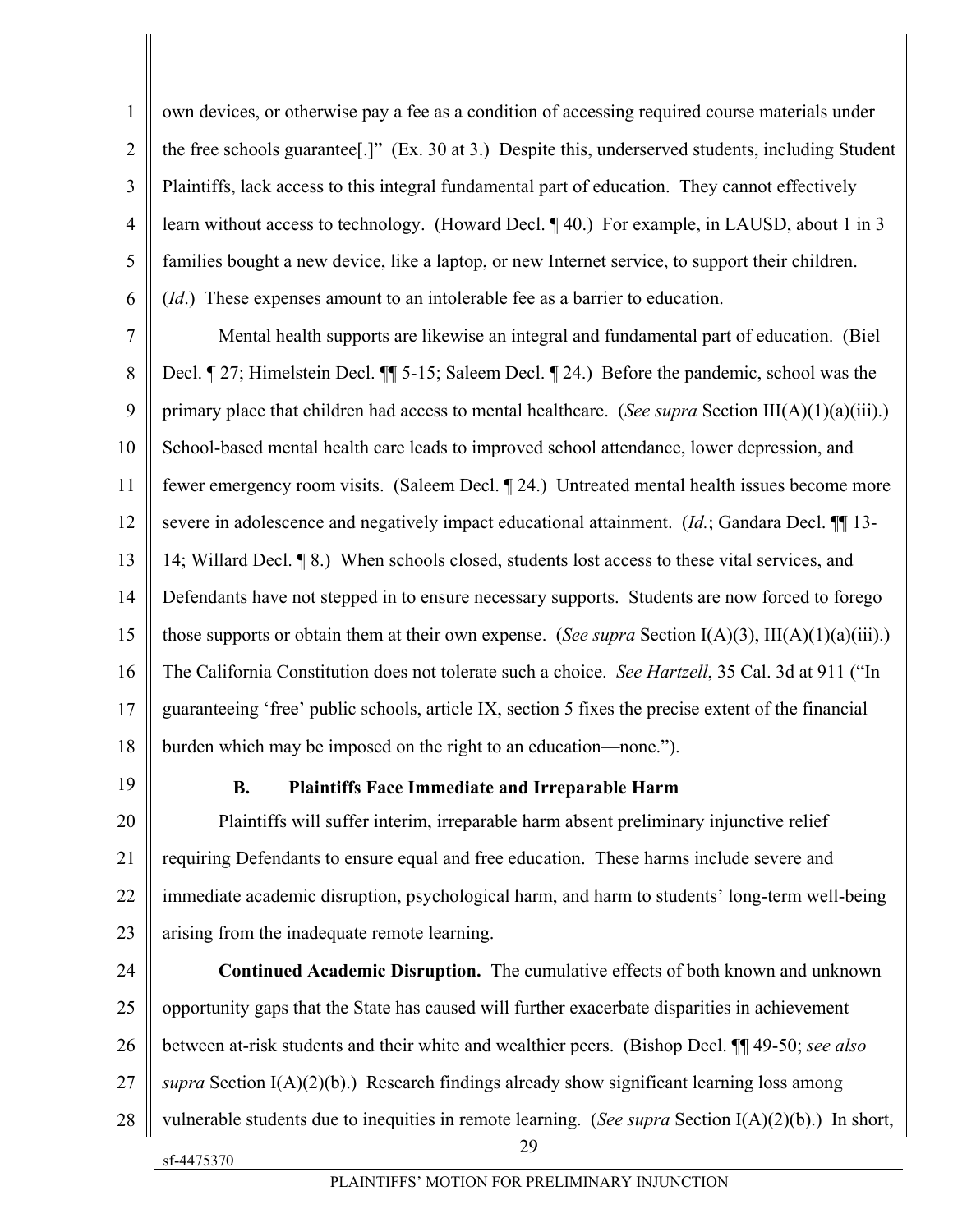the State's inaction has set up these students to fail. Underserved students need urgent intervention to correct course and bring them up to grade-level.

3 4 5 6 7 8 9 10 11 12 13 **Psychological Harm.** One major consequence of COVID-19 and the resulting school closures is that many children have lost all or most of their access to vital mental health supports and services. (Biel Decl. ¶ 7; Willard Decl. ¶ 5.) Parents have witnessed the emotional and mental health toll that a year of isolation and limited interaction with peers and teachers has taken on their children. (*See* Adriana G. Decl. ¶¶ 12-13, 18; Angela J. Decl. ¶ 13; Maria O. Decl. ¶ 11; Kelly R. Decl. ¶ 10; Constance C. Decl. ¶ 12-13.) Students are experiencing more anxiety and depression than prior to the pandemic, and rates of emergency room visits for self-injury, suicidal thinking, and anxiety have gone up significantly during the same period. (Biel Decl. ¶ 9; Willard Decl. ¶ 4.) As mental health is a critical foundational aspect of students' ability to learn, absent an injunction requiring the State to ensure mental health support, these students will not be in a position to learn. (*See supra* Sections I(A)(3), III(A)(1)(a)(iii).)

sf-4475370 30 14 15 16 17 18 19 20 21 22 23 24 25 26 27 28 **Harm to Long-Term Wellbeing.** Students who underachieve as a result of remote learning are also likely to either repeat a grade or drop out. (Howard Decl. ¶¶ 19–20.) Parents are deeply concerned that their children are falling behind academically, and even that their children may have to repeat a grade. (*See supra* Section I(B).) Both repeating a grade and dropping out altogether have severe implications for a student's long-term wellbeing. (Howard Decl. ¶¶ 19–20.) Students who drop out of school are more likely to be incarcerated at some point in their lives, to live in poverty, and to send their own future children to low-performing schools. (*Id*. ¶ 21.) On average, students who do not finish high school will earn significantly lower wages over their lives, compared to their high school graduate peers. (*Id*. ¶ 20.) Historically, students who lacked access to digital tools averaged an overall GPA that was 0.4 points lower than students with access. (Ex. 31 at 8.) This gap leads to a 4% to 6% lower annual income. (*Id*.) As experts predict that lack of access to digital tools during the COVID-19 pandemic will result in 7 to 14 months of lost learning, the digital divide could lead to an annual earnings deficit of \$110 billion across the current cohort of K-12 students. (*Id*.) Thus, there must be interventions to improve the prospects of students at the low end of the "achievement

1  $\mathfrak{D}$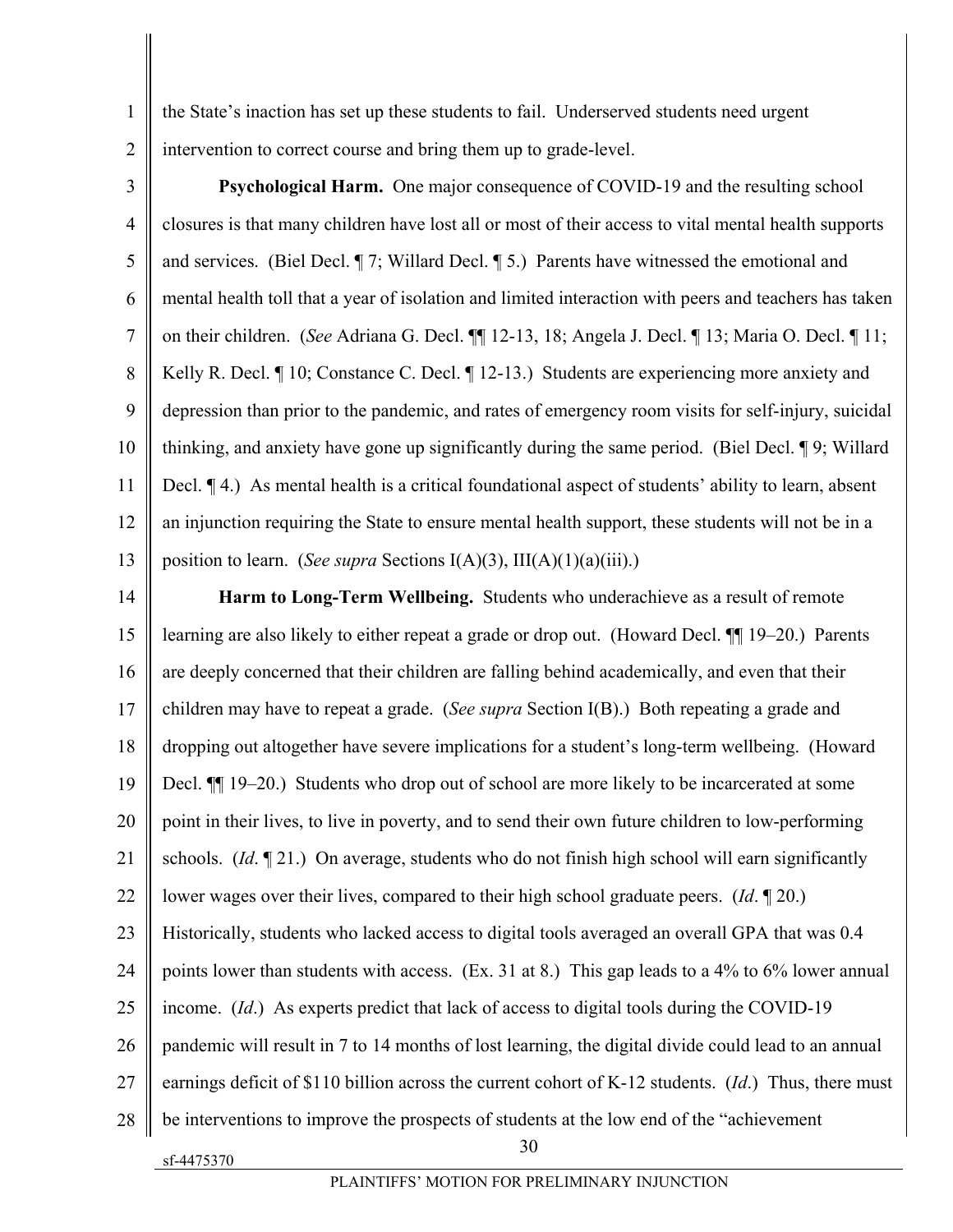spectrum" before these harms materialize. (Howard Decl. 1 20.)

2 3 4 5 6 7 8 9 10 11 Immediate relief also is necessary given the slow, patchwork reopening of schools, where in-person learning is all-too-often limited to just a few hours a week and a significant portion of students—particularly underserved students—continue learning remotely in part or in full. The need to close the digital divide cannot wait any longer. The longer students are unable to attend school in person full time, the greater the economic losses they can expect to accrue over their entire lives. An OECD report estimated that by September 2020, a typical student subject to pandemic-related school closures would lose 3% of their lifetime income, with greater losses expected for low-income students of color. (Hanushek Decl. ¶ 4.) For students who remain out of school as of April 2021, this lost income would rise to 6-9%. (*Id*. ¶¶ 5-6.) This continuing harm to Plaintiffs counsels in favor of granting preliminary injunctive relief.

12

1

#### **C. The Balance of Equities Favors Grant of Preliminary Injunction**

13 14 15 16 17 18 19 The balance of equities favors a preliminary injunction because Plaintiffs will face immediate and irreparable harm absent interim relief. Unlike Plaintiffs, Defendants would face no harm—let alone irreparable harm—should this Court issue a preliminary injunction. As discussed above, Defendants already have the constitutional duty to ensure students have equal and free access to basic education. *See Uber Techs.*, 56 Cal. App. 5th at 306 ("[A] party suffers no grave or irreparable harm by being prohibited from violating the law."). A preliminary injunction would merely bring Defendants into compliance with this existing duty.

20

sf-4475370

#### **D. Granting the Preliminary Injunction Is in the Public Interest**

31 21 22 23 24 25 26 27 28 The public interest favors granting the preliminary injunction. Public schools were conceived as the engine of democracy: the great equalizer that affords all children the opportunity to define their destinies, lift themselves up, and better their circumstances. The public interest is served when all students are afforded an equal opportunity to realize these opportunities free from discrimination based on race or wealth. *See Hector F. v. El Centro Elementary Sch. Dist.*, 227 Cal. App. 4th 331, 341 (2014) (citing *Doe v. Albany Unified Sch. Dist.*, 190 Cal. App. 4th 668 (2010)) ("Plainly the public interest in ensuring public schools are free from discrimination . . . is as great or greater than the public interest in assuring schools provide the mandated minimum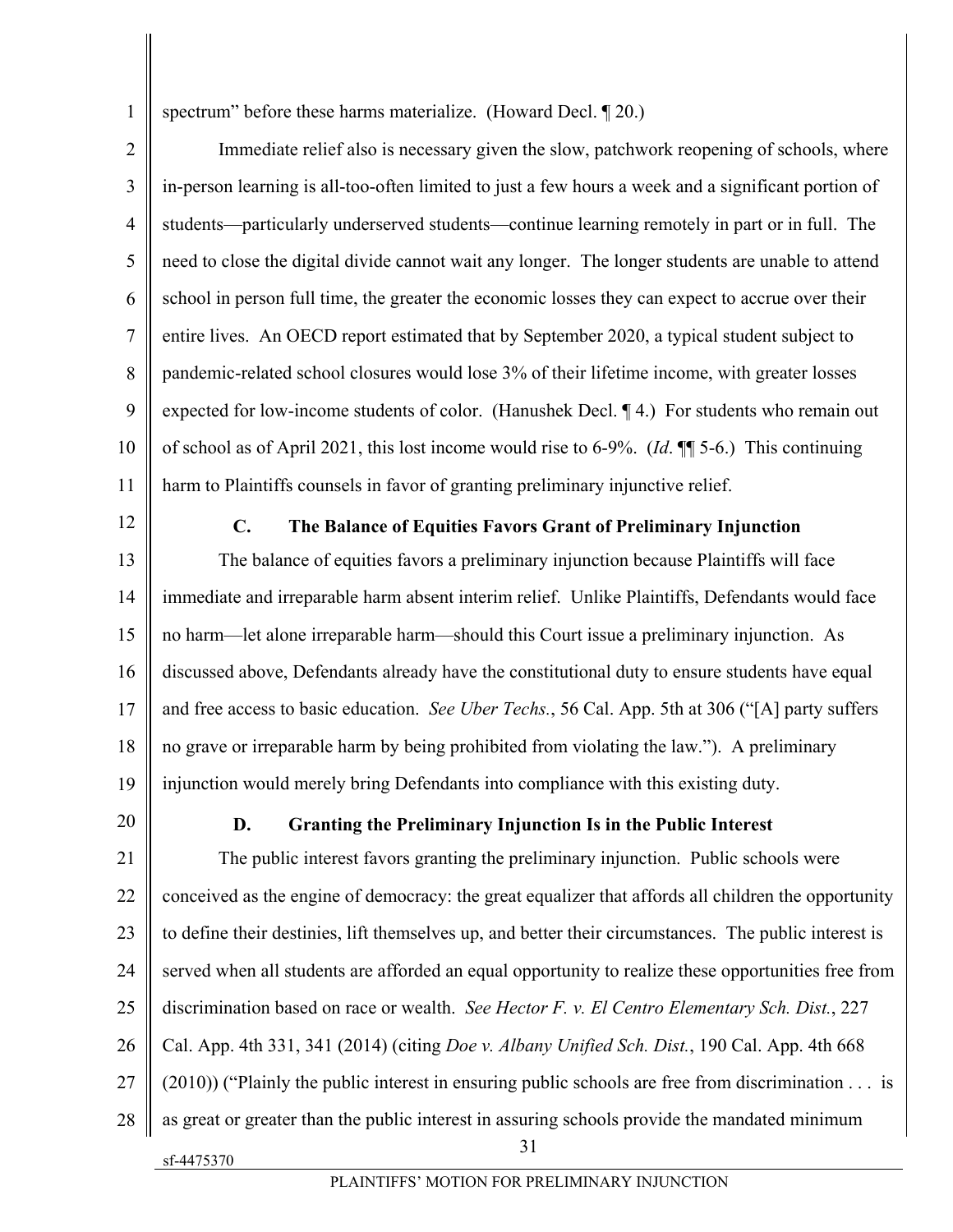1 2

3

4

5

6

7

8

9

10

11

12

13

14

15

16

17

25

## **E. Plaintiffs' Proposed Relief Is No Broader than Necessary and Minimizes the Potential Harm to the Defendants**

Plaintiffs' proposed relief (*infra* Section IV) is no broader than necessary and minimizes the potential harm to the Defendants, further warranting granting the preliminary injunction.

number of hours of physical education the court considered in *Doe*.").

**Digital Divide:** Plaintiffs request that this Court order Defendants to determine which California students lack access to remote learning tools and connectivity and ensure that LEAs and school districts immediately provide such resources. As the LPI Report specifies, "Priority 1" is to "Close the Digital Divide" as "[c]omputers and connectivity are to today's schools what textbooks and chalkboards were to the schools of the past ." (Ex. 1 at 5; *see also* Ex. 29.) Any remedy must include this baseline requirement—including (a) determining which students still lack devices and connectivity and (b) equipping these students with the equipment they need—as it is a necessary first step to remedying the harm to Plaintiffs. (Howard Decl. ¶¶ 37-44, 55-59.)

Plaintiffs also request that this Court order Defendants to ensure effective live remote instruction that is substantially equivalent to in-person instruction and meets daily minimum instructional times under Cal. Educ. Code § 43501. This request is no broader than necessary to provide a basic education that the California Constitution guarantees.

18 19 20 21 22 23 24 Plaintiffs also request that this Court order Defendants to ensure that LEAs and school districts provide parents, caregivers, and students training and technical support on how to use the provided devices and distance learning platforms. Parents have—all at once—become teachers and tech support professionals. Unfortunately, parents are often ill-equipped to fill these roles and lack sufficient knowledge of the tools their children are using. (Howard Decl. ¶ 42.) This request is no broader than necessary because equipping parents and students with the resources they need to facilitate learning is essential to provide a more equitable learning environment. (Bishop Decl. ¶ 36; Howard Decl. ¶¶ 41-43, 53-54.)

26 27 28 **Mental Health:** Plaintiffs further request that the Court order Defendants to ensure that all students and teachers have access to adequate mental health support, as well as training for teachers to support their students' emotional, social, and mental health needs. This remedy is

sf-4475370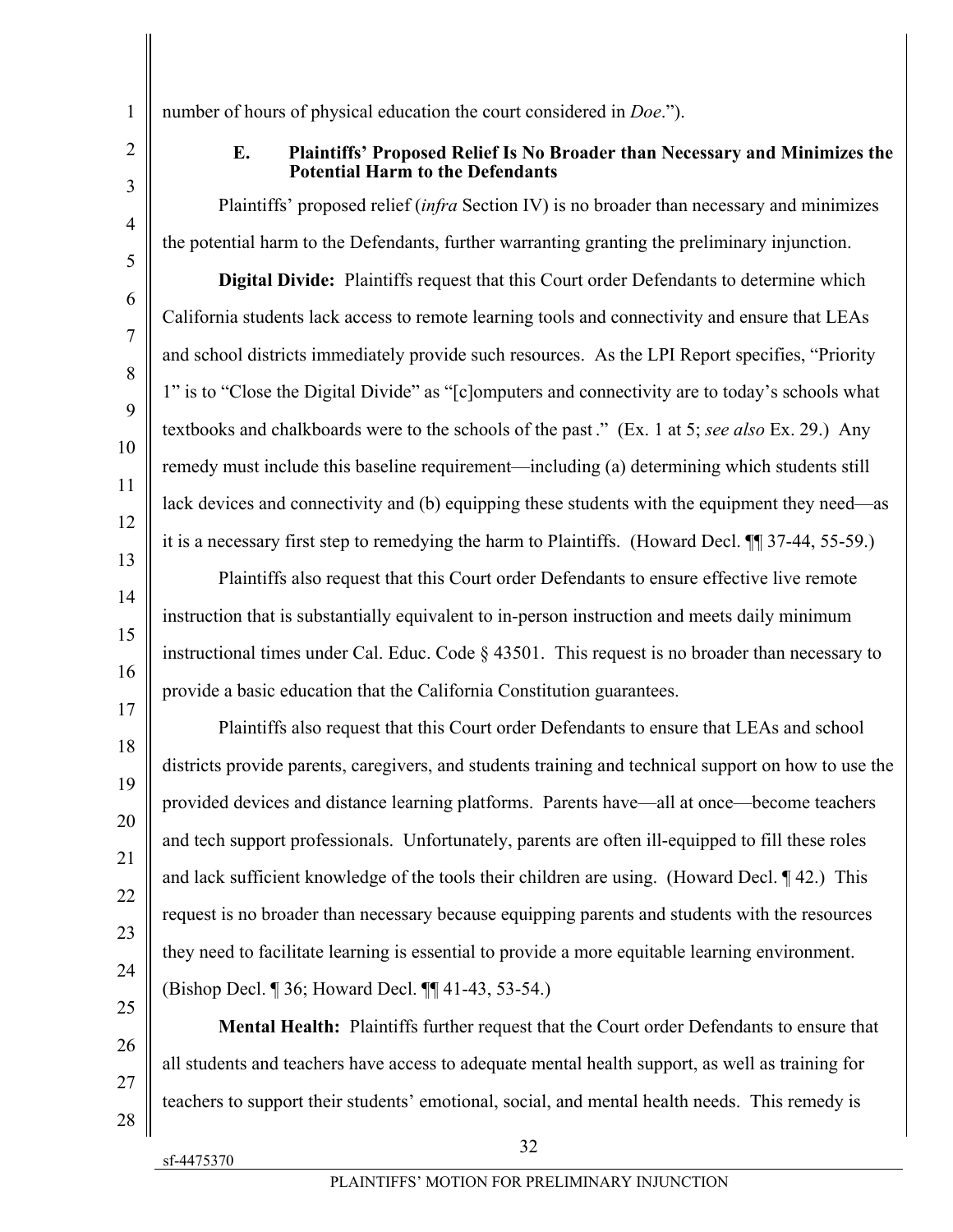1  $\overline{2}$ 3 4 5 6 7 8 9 necessary to ensure that students and teachers have the baseline mental health to learn and teach. The LPI Report recognizes that: "to buffer a generation of children and youth from the negative impacts of [] cumulative inequities, schools need to nurture the whole child by intentionally integrating social and emotional learning." (Ex. 1 at 33.) It recommends that schools adopt a social and emotional learning ("SEL") curriculum, develop and launch standards and guidance for SEL, and train educators in SEL-informed and trauma-informed practices. (Ex. 1 at 36-43.) Although such robust wraparound services would be welcome, Plaintiffs' requested remedy does not go nearly this far. Rather, Plaintiffs seek the bare minimum necessary to equip students with the mental health they need to learn. (Saleem Decl. ¶¶ 38-43; Howard Decl. ¶¶ 63-65.)

10 11 12 13 14 15 16 17 18 19 20 **Learning Recovery:** Plaintiffs also request that the Court order Defendants to: (1) determine which California students lack effective remote instruction that is substantially equivalent to in-person instruction and meets minimum instructional times and assess corresponding learning loss; (2) provide direct outreach and support on at least a weekly basis to the family of every low-income student or student of color in California to aid in transitioning back to in-person learning at least through the end of August 2022; and (3) provide a statewide plan to assist, oversee, and ensure that LEAs put in place programming to remedy the learning loss caused by inadequate remote learning. Such efforts are necessary to remedy the damage caused by Defendants' inaction. Community and parent input, direct outreach to underserved students' families, and enforcement are all critical components of ensuring the efficacy of a learning recovery plan. (Ex. 1 at 23-24, 27-28, 70-77; Biel Decl. ¶¶ 32-35; Howard Decl. ¶ 62.)

21 22 23 24 25 26 27 **Concrete Plans:** Plaintiffs also request that this Court order Defendants to file written plans—approved by the Court—to address (1) the digital divide, mental health, and learning recovery remedies discussed above, (2) education to remediate the learning loss and associated mental health issues that underserved students have sustained as a result of inadequate remote learning, and (3) returning to five days per week, full-day, in-person instruction. These plans require meaningful participation from low-income families, families of students of color, and community organizations that serve these families, including The REACH and CoCo.

sf-4475370 33 28 (Hernandez Decl. ¶¶ 18–21; Young Decl. ¶¶ 13-16; Howard Decl. ¶ 69.) This proposed relief is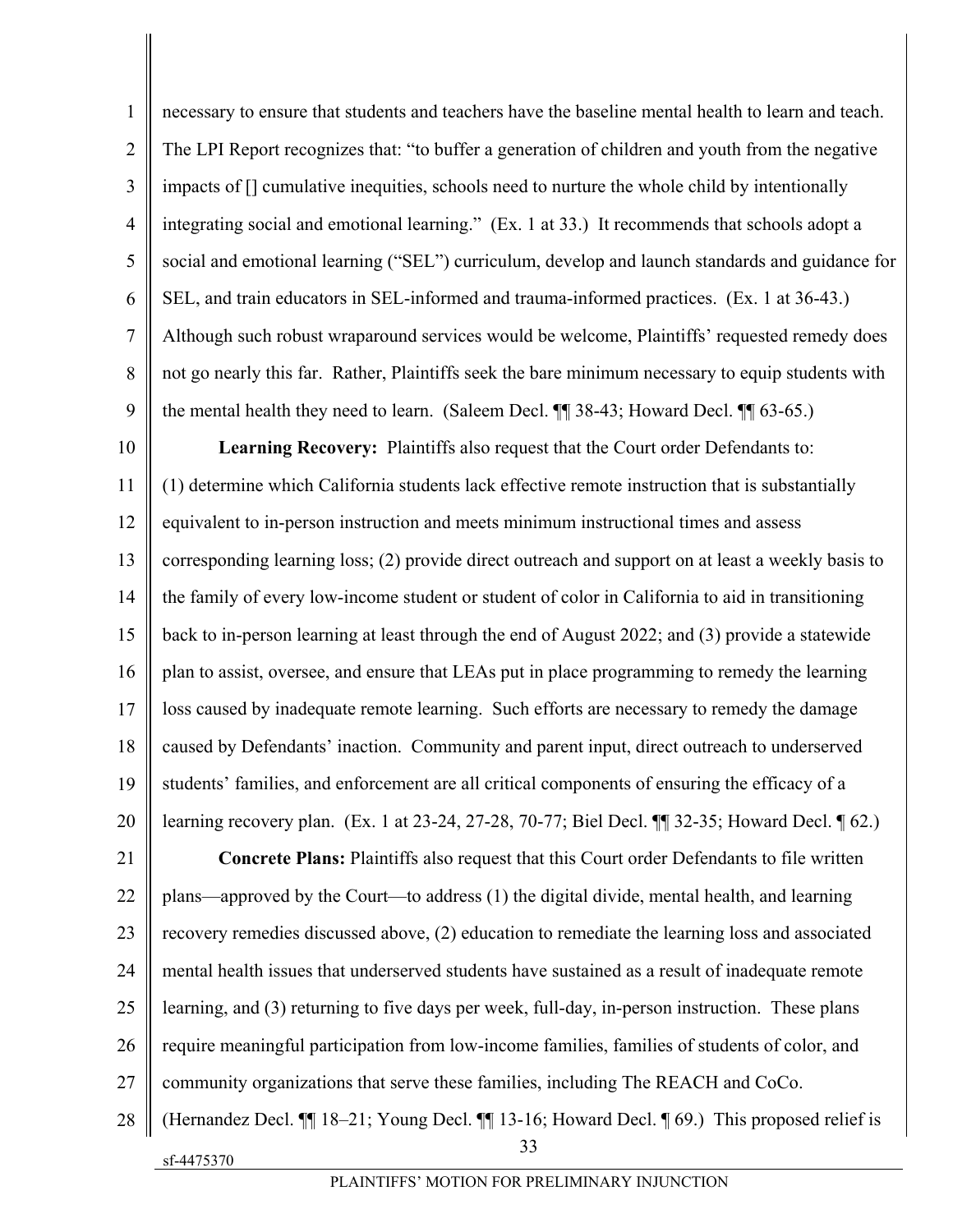sf-4475370 34 1  $\mathfrak{D}$ 3 4 5 6 7 8 9 10 11 12 13 14 15 16 17 18 19 20 21 22 23 24 25 26 27 28 no broader than necessary due to the long-term harm facing Student Plaintiffs. Without implementing a plan immediately, learning loss will be further compounded due to the cumulative nature of education. (*See supra* Section III(B); Bishop Decl. ¶¶ 48-50.) **IV. CONCLUSION AND REQUESTED RELIEF**  Plaintiffs request that the Court order the Defendants as follows on an expedited basis: **1) Digital Divide:** Take the following steps to remedy the digital divide for California students engaging in remote learning to any extent (including students attending school in a hybrid format and students subject to quarantine): a) **Devices and Connectivity:** Determine which California students engaging in remote learning lack access to the devices and connectivity that they need to effectively participate in remote learning, and ensure that LEAs and school districts provide those students with remote learning devices and connectivity. b) **Adequate Live Remote Instruction**: Ensure effective live remote instruction that is substantially equivalent to in-person instruction and meets daily minimum instructional times of 180 instructional minutes in kindergarten; 230 instructional minutes in grades 1 to 3; and 240 instructional minutes in grades 4 to 12. c) **Training:** Ensure that LEAs and school districts provide parents, caregivers, and students necessary resources and training on how to use devices, distance learning platforms, and any other tools that Defendants, LEAs, or school districts have or will implement for remote learning. d) **Technology Support:** Ensure that LEAs and school districts provide students and their parents and caregivers access to technical support for potential issues with provided devices, distance learning platforms, and any other tools that Defendants, LEAs, or school districts have or will implement for remote learning. 2) **Mental Health:** Develop and implement a structure to assist, oversee, and ensure that all students and teachers have access to free-of-charge counseling services, and provide all teachers statewide with training regarding mental health, trauma, classroom management, and/or behavioral supports by the end of 2021 and on at least an annual basis thereafter.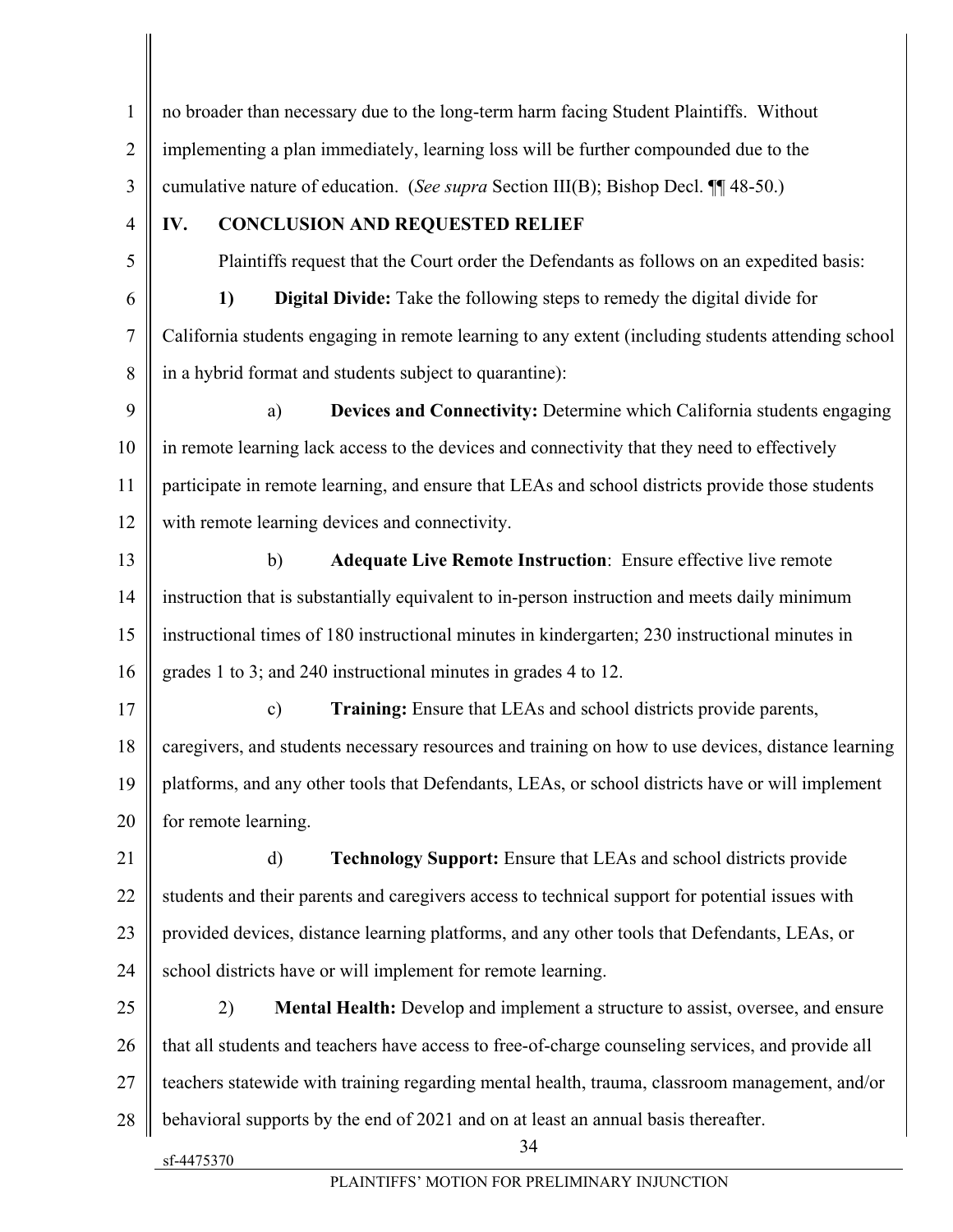## 3) **Learning Recovery:**

3 4 a) Determine which California students lack effective remote instruction that is substantially equivalent to in-person instruction and meets minimum instructional times and assess corresponding learning loss.

5 6 7 b) With input from parents and the community, provide direct outreach and support at least weekly to the family of every low-income student or student of color in California to aid in transitioning back to in-person learning at least through the end of August 2022.

8 9 c) With input from parents and the community, provide a statewide plan to assist, oversee, and ensure that LEAs put in place programming to remedy learning loss.

10 11 12 13 4) Within 14 days of the Order granting Plaintiffs' motion, (a) file with the Court for approval a written plan that includes action steps, staffing, funding, and a timeline of how Defendants will implement items  $(1)$ – $(3)$ , and  $(b)$  thereafter file quarterly progress reports with the Court as Defendants carry out the approved plan.

14 15 16 17 18 19 20 5) Within 14 days of the Order granting Plaintiffs' motion, (a) file with the Court for approval a written plan for education to remediate the learning loss and associated mental health issues that students of color and students from low-income families have sustained as a result of inadequate remote learning, implemented with meaningful participation from low-income families, families of students of color, and community organizations that serve these families, including The REACH and CoCo, and (b) thereafter file quarterly progress reports with the Court as Defendants carry out the approved plan.

21 22 23 24 25 26 6) Within 14 days of the Order granting Plaintiffs' motion, (a) file with the Court for approval a written plan for the steps the State and LEAs will take to return to five days per week, full-day, in-person instruction for all California students, developed with meaningful participation from low-income families, families of students of color, and community organizations that serve these families, including The REACH and CoCo, and (b) thereafter file quarterly progress reports with the Court as Defendants carry out the approved plan.

27

7) Any other and further relief as the Court may deem appropriate.